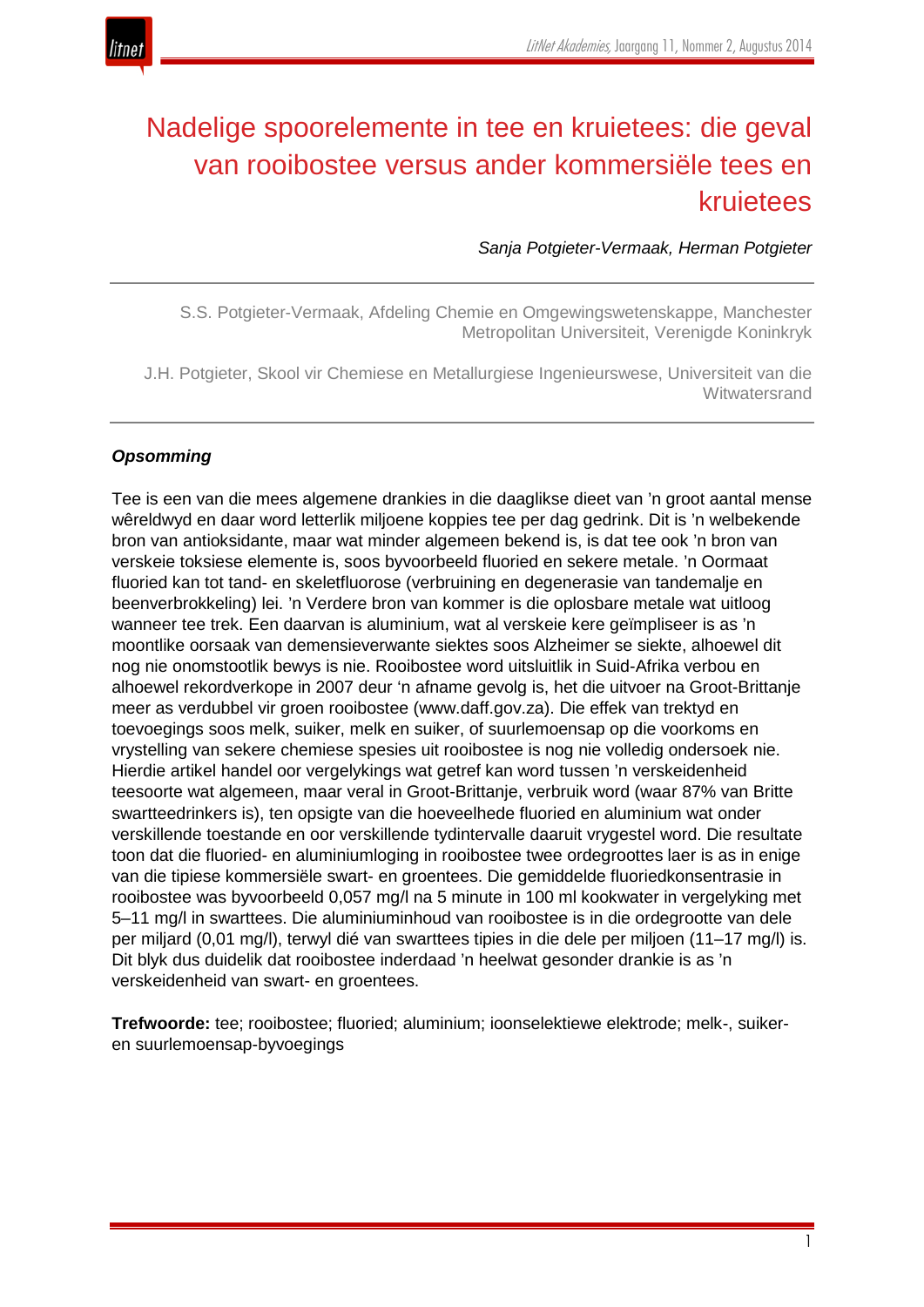

# *Abstract*

# **Harmful trace elements in tea: Rooibos (Redbush) versus other commercially available black, green and herbal teas**

It is claimed that tea is the second most popular drink on earth after water (Bliss 2003), and it is estimated that between 18 and 20 billion cups of tea are consumed daily throughout the world (Karak and Bhagat 2010). It is a widely consumed beverage in the United Kingdom, with 77% of the population drinking a daily average of 2, 3 mugs (540 ml). It is popular not only for its taste, but also for its health benefits. It is well known that tea is a source of antioxidants, and research has claimed that tea can help lower the risk of heart disease and certain cancers (Weisburger 1997; Chung et al. 2003). Some minerals also occur in tea, in addition to various trace elements (Fernández et al. 2002). These trace elements can have both beneficial and adverse effects on human health. For example, aluminium (which can accumulate in the body due to the intake of tea infusions) is associated with Alzheimer's disease and dialysis encephalopathy (Koch et al. 1988; McLachlan 1995; Exley and Korchazhkina 2001), and therefore a high content of aluminium in tea may be a matter of concern (Flaten 2002). At present the maximum permissible level of aluminium in drinking water (as established by the World Health Organisation (WHO) (2003)) is 0,2 mg/l.

Tea is also a significant source of fluoride. In moderation, fluoride can be beneficial. It inhibits the demineralisation of the crystal surfaces (tooth enamel) of the teeth and enhances the remineralisation of the crystal surfaces, which then makes them more resistant to acid attack; and it inhibits bacterial enzymes (Featherstone 1999). It is present in most toothpastes and is added to drinking water where it does not occur naturally. Ingesting too much fluoride causes dental fluorosis, which involves an increase in the porosity of the enamel of the teeth and discolouration of the teeth (Cao et al. 1995). It may also cause skeletal fluorosis, a chronic metabolic bone and joint disease. According to Yi and Cao (2008) several cases have been reported in Jordan, parts of China, Tibet and Pakistan where fluorosis occurs among children with high tea intakes. Fluoride is a cumulative toxin. According to the Institute of Medicine (IOM 1997) an adequate intake of fluoride for adult males is 4 mg/day, for females 3 mg/day and for children 1–2 mg/day. The IOM recommends a safe tolerable upper intake level of 10 mg of fluoride per day for adults. Previous studies have shown that the amount of fluoride consumed from one cup of tea ranges from 1,55 mg/l to 3,21 mg/l, which results in a daily intake of 0,3 to 1,9 mg per person (Gulati et al. 1992).

Tea plants have been found to accumulate large quantities of both aluminium and fluoride (Karak and Bhagat 2010; Yi and Cao 2008; Mehra and Baker 2007). Free  $Al^{3+}$  and F in acidic soil are absorbed by tea plants and transformed into aluminofluoride complexes (AlFx) in the leaves, and concentrations increase with increasing age of the plant (Yi and Cao 2008). The aluminium and fluoride contents of the different teas depend not only on the type of tea and processing thereof, but also on the growth area, soil type (Jalbani et al. 2007), geographical origin (Shu et al. 2003), pH value of the soil (acidic soil conditions favour growth) (Konishi et al. 1985), the part of the leaves used and their age (Matsumoto et al. 1976), and the additions made after the infusion of the tea (e.g. sugar, milk, lemon juice and combinations thereof) (Street et al. 2007; Cao et al. 2004). Various papers have reported investigations of aluminium and fluoride in brewed teas (Shu et al. 2003; Sofuoglo and Kavcar 2008). In these studies, various types of teas were investigated: black teas, green teas, herbal teas and instant or ready-to-drink teas. Different variables were also considered, e.g. different brewing times, water types, types of tea, whether the tea was caffeinated or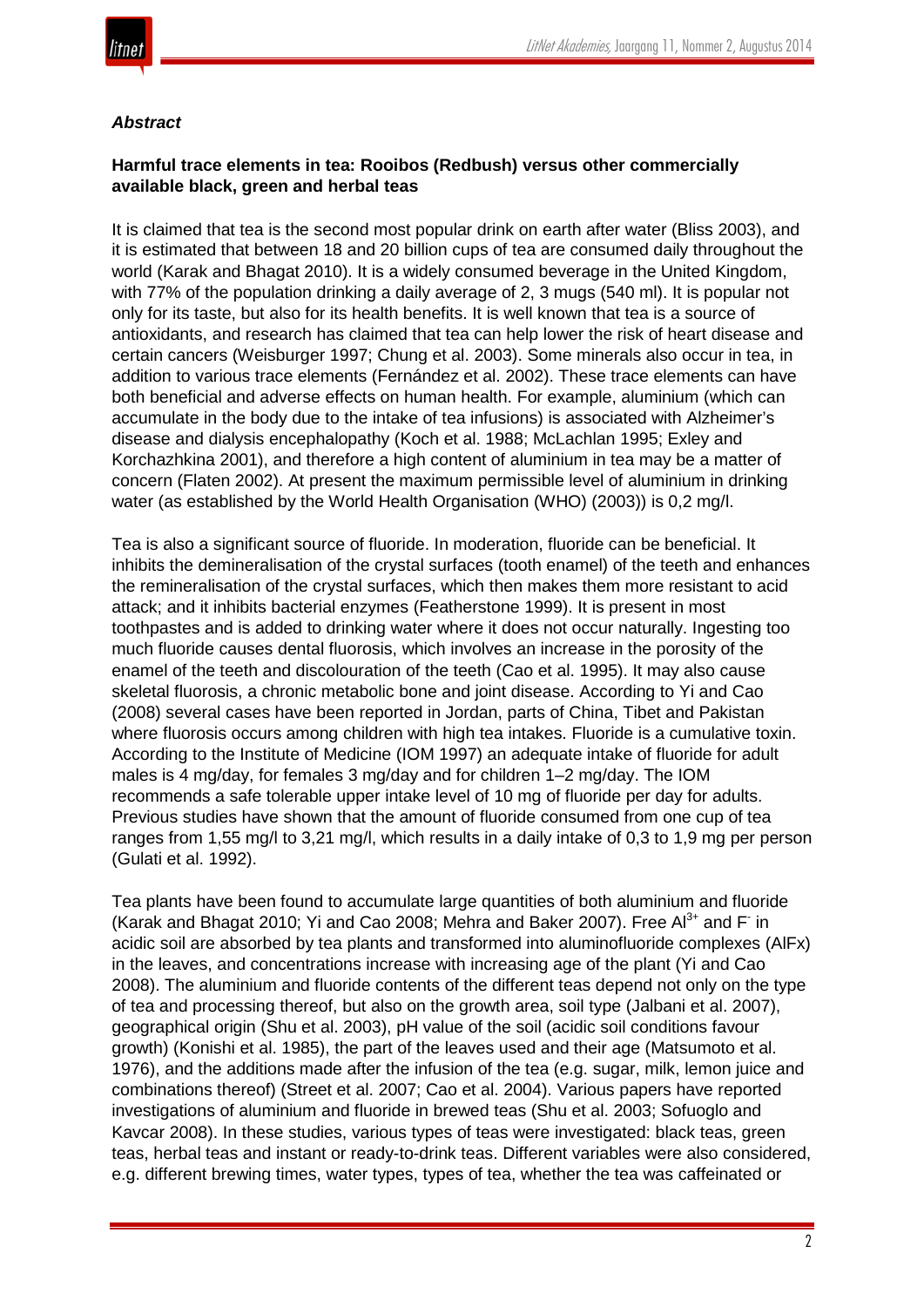

decaffeinated, and also the brewing method (conventional boiling versus microwave brewing).

A number of research reports to date indicate that granular teas release more aluminium and fluoride than leaf and stick (often herbal) teas, and that age plays a role, with older leaf teas leaching more aluminium and fluoride during infusion. Decaffeinated teas also produced more aluminium and fluoride in solution than caffeinated ones. Only one report could be found indicating that simultaneous milk and sugar additions do not seem to affect the amount of fluoride released by the tea, and this involved only different black teas (Cao et al. 2004). Furthermore, only one paper could be found describing the effect of sugar and lemon juice additions on the aluminium content (Street et al. 2007).

In this investigation, the effect of brewing time on aluminium and fluoride release from South African redbush (rooibos) herbal tea was determined and compared with a few typical UK tea brands. It was found that both the fluoride and aluminium concentrations in the black, green and herbal tea brews (including redbush tea) increased significantly with time and seemed to reach a relative constant value after 5 minutes. Also, the fluoride and aluminium concentrations in black and green teas were two orders of magnitude higher than those observed in redbush tea. Since previous workers used a standard cup volume (200–250 ml) in their investigations, this study also considered the effect of the leaching volume of water on the amount of fluoride released into solution. It was found that the volume did not influence the amount of fluoride leached. In British culture tea is not generally drunk black, with the norm being to add milk and/or sugar, or occasionally lemon juice instead of milk. Therefore, this investigation also considered the effect of separate additions of milk, sugar and lemon juice to the tea, as well as combinations of milk and sugar. These additions did not make a significant difference in the amounts and concentrations of fluoride and aluminium measured. It has, therefore, been established that redbush tea, even if consumed in large quantities, does not pose a risk in terms of potential fluorosis or aluminium toxicity.

**Keywords:** tea, redbush tea, rooibos tea, fluoride, aluminium, ion-selective electrodes, extraction, milk, sugar

#### **1. Inleiding**<sup>1</sup>

Volgens Bliss (2003) is tee, naas water, die mees gewilde drankie op aarde en Karak en Bhagat (2010) beweer dat daar daagliks tussen 18 en 20 miljard koppies tee wêreldwyd gedrink word. Tee is in verskeie lande 'n nasionale drankie – byvoorbeeld, in die VK drink 77% van die bevolking gemiddeld 2,3 bekers (540 ml) tee elke dag. Die woord "tee" word as 'n versamelwoord gebruik vir gedroogde blare, bas, blomme of vrugte wat (normaalweg nadat dit gedroog is) gebruik word om in warm of gekookte water te trek, en hierdie drankies word dan gewoonlik warm gedrink. Tradisionele tee, of swarttee, is afkomstig van die teeplant *Camellia sinensis* en het tipies 'n "fermentasieproses" ondergaan. Tee kan ook ongefermenteer gebruik word en word dan as groentee bemark. Groentee word vry algemeen aanvaar as die "gesondste" opsie van die twee. Tee wat van ander plante as die teeplant afkomstig is, word kruie- of vrugtetee genoem. Die algemene beskouing is ook dat tee gesonder is as koffie, en dat dit verskeie gesondheidsvoordele inhou. Tee is 'n goeie bron van antioksidante en navorsing toon dat dit die risiko vir hartvaatsiektes en kanker verlaag (Weisburger 1997; Chung e.a. 2003). Tee kan ook ryk aan minerale wees en 'n beduidende bydrae tot die spoorelementprofiel lewer (Fernández e.a. 2002).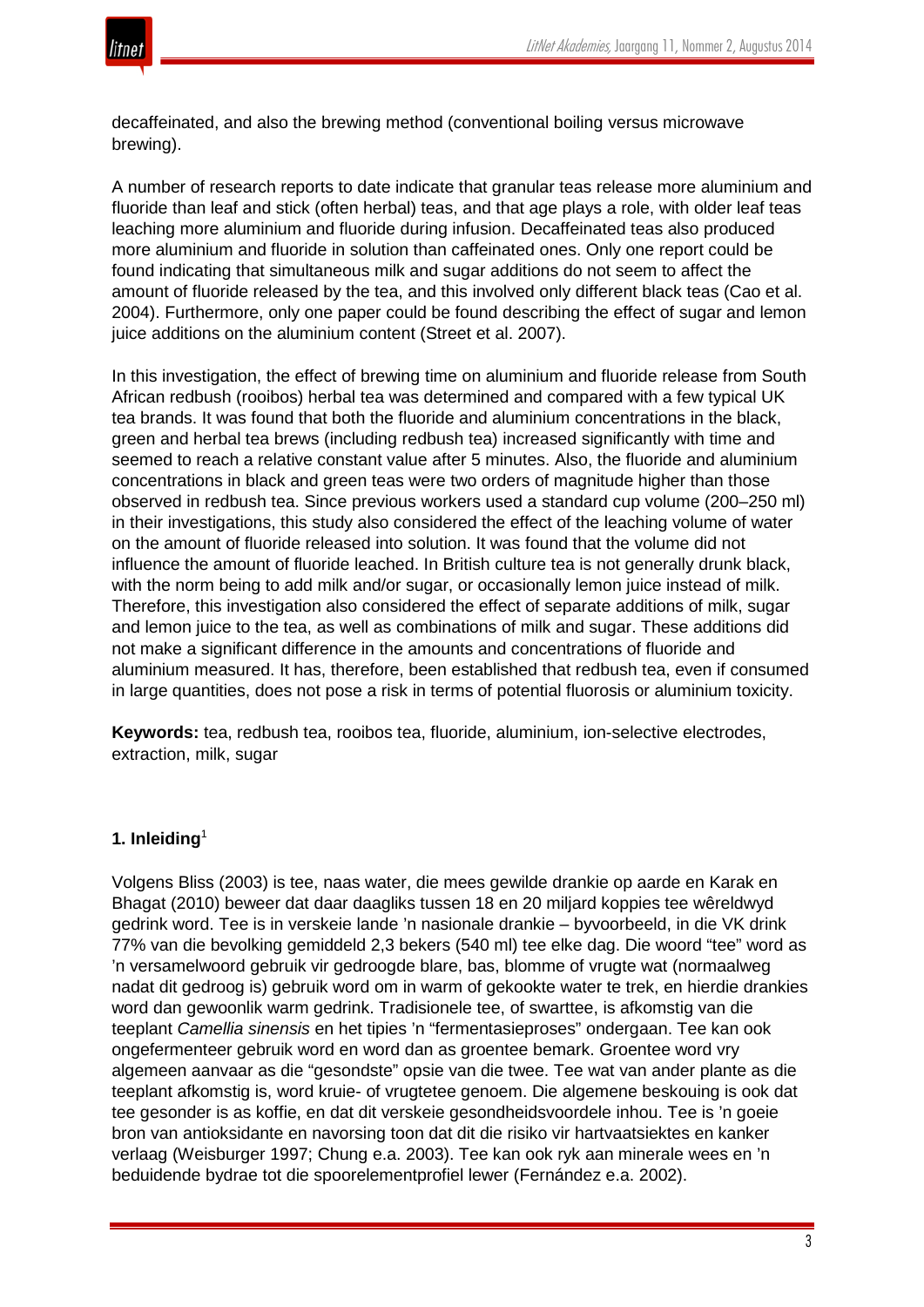Alhoewel die spoorelemente voordelig vir menslike gesondheid kan wees, kan 'n oormaat van sommige van die elemente ook nadelig wees. Die meeste plante neem minerale en toksiene deur hul wortelstelsels op, en beduidende hoeveelhede hiervan kan dus in die blare opgaar – soos wat wel in die geval van aluminium en fluoried gebeur (Karak en Bhagat 2010; Yi en Cao 2008; Mehra en Baker 2007).  $Al^{3+}$  en F wat vry in suur grond voorkom, word maklik deur die plant geabsorbeer en na aluminofluoriedkomplekse (AlFx) in die teeblare omgeskakel (Wong e.a. 2003). Daarbenewens neem die aluminium- en fluoriedkonsentrasies beide toe met veroudering van die blare (Shu e.a. 2003; Matsumoto e.a. 1976).

Die akkumulasie van aluminium in teeblare is veral sorgwekkend vir menslike gesondheid, aangesien aluminium al dikwels in verband gebring is met Alzheimer se siekte en dialiseenkefalopatie (Koch e.a. 1988; McLachlan 1995; Exley en Korchazhkina 2001; Flaten 2002). Volgens die Wêreldgesondheidsorganisasie (WHO 2003) se maatstawwe is die maksimum toelaatbare grenswaarde vir die aluminiumkonsentrasie in drinkwater 0,2 mg/l.

Een van die spoorelemente wat ook in die meeste teedrankies teenwoordig is, is fluoried. Fluoried is een van die noodsaaklike elemente wat die mens in matige hoeveelhede benodig. Dit verhoed tandbederf deur die harde tandweefsel te hermineraliseer en só die tande teen suuraanvalle te beskerm (Featherstone 1999). Daarbenewens inhibeer dit sekere van die bakteriële ensieme wat tande aanval. Dit is dan juis om hierdie spesifieke redes dat tandepastas meestal fluoried bevat (tipies 0,14% fluoried) en water gefluorideer word (tipies 0,5-1,0 mg/l) waar dit nie 'n natuurlike fluoriedinhoud het nie. Net soos wat 'n minimum fluoriedinname noodsaaklik is vir gesonde tandemalje en goeie beendigtheid, net so kan 'n oormaat tot tand- en/of skeletfluorose lei (Koblar e.a. 2012). Tandfluorose lei tot poreusheid en verkleuring van die tandemalje (Cao e.a. 1995), terwyl skeletfluorose 'n metaboliese been- en gewrigsiekte is wat onder andere tot bros bene kan lei (Joshi e.a. 2011). Yi en Cao (2008) rapporteer dan ook dat daar verskeie gevalle van fluorose voorgekom het onder kinders in Jordanië, gedeeltes van China, Tibet en Pakistan wat baie tee drink. Fluoried word as 'n kumulatiewe gifstof beskou. Volgens die Instituut vir Medisyne (Institute of Medicine – IOM 1997) word voldoende fluoriedinnames ("adequate intake/recommended daily intake") op 4, 3 en 1 mg per dag gestel vir mans, vroue en kinders onderskeidelik. Die IOM stel wel 'n verdraagbare grenswaarde ("tolerable upper intake level") voor wat nie oorskry behoort te word nie, en hierdie bogrens van veilige inname is 10 mg fluoried per dag vir volwassenes. Die Wêreldgesondheidsorganisasie (WHO 2004) en die Europese Unie se Wetenskaplike Komitee vir Voedsel (European Union Scientific Committee on Food – EUSCF 2013) beveel 'n daaglikse inname van 1,5 mg/l in drinkwater aan, maar hierby word geen ander fluoriedinname ingereken nie. Gulati e.a. (1992) het bepaal dat die fluoriedinname per koppie tee varieer van 1,55 tot 3,21 mg/l, wat 'n daaglikse inname van tussen 0,33 en 0,64 mg fluoried beteken (met die veronderstelling dat 'n koppie gelykstaande is aan 200 ml). Dit is duidelik dat die totale fluoriedinname in gedagte gehou moet word wanneer daar besluite oor fluoridering gemaak word.

Daar is heelwat artikels in die literatuur waarin aluminium- en fluoriedkonsentrasies in teeblare en teedrankies ondersoek is. Die meeste van die artikels het swart- en groentees ondersoek, alhoewel daar ook enkele artikels gevind kan word waar kruie- en vrugtetees ontleed is. Die artikels fokus meestal op die totale elementkonsentrasie in plantmateriaal, die wateroplosbare-element-konsentrasie, die invloed van die vastestof-vloeistof-verhouding, tyd, watertipe, bereidingsmetode, en teesoorte en handelsmerke.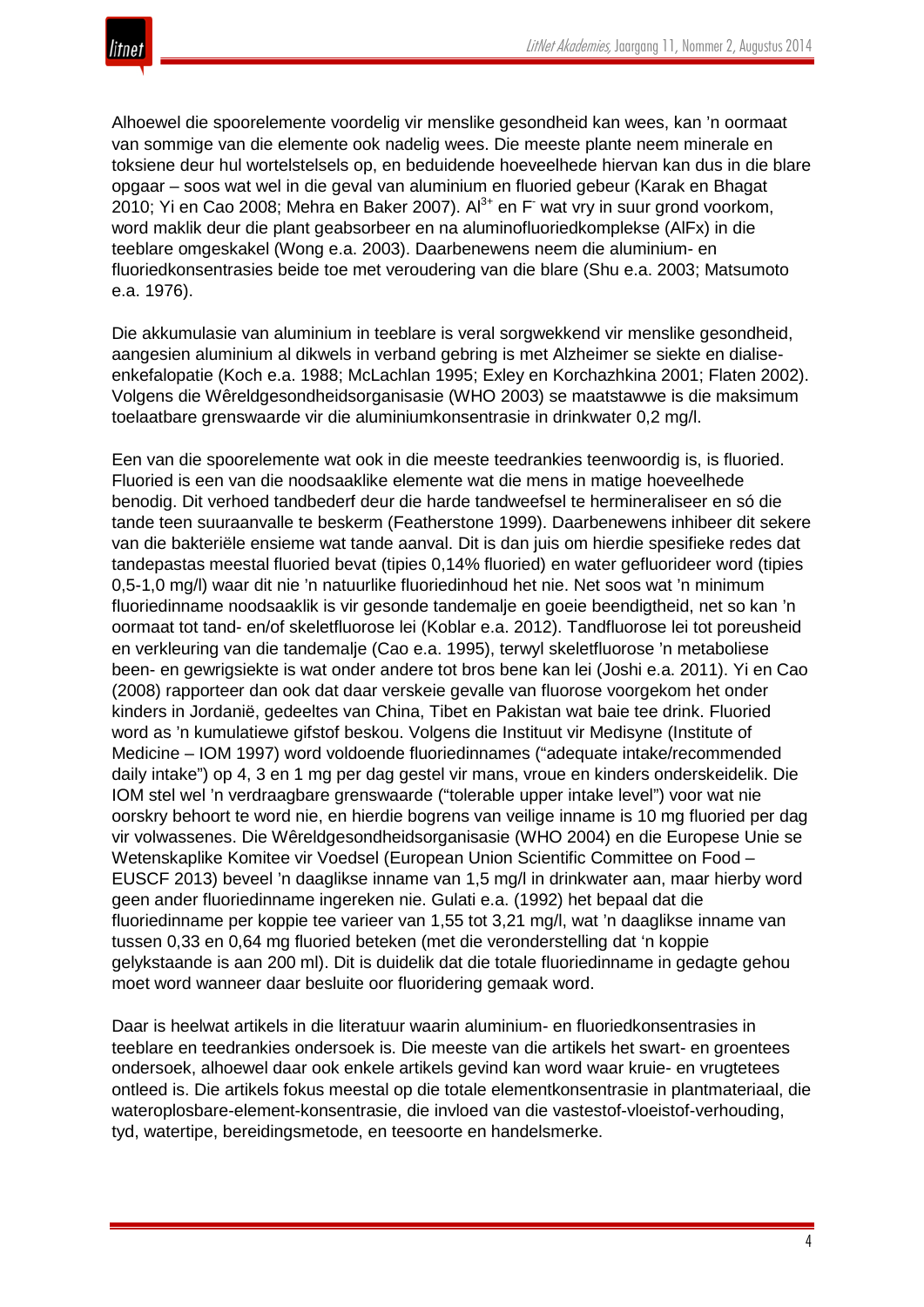

Die aluminium- en fluoriedinhoud van tee hang van verskeie faktore af, soos die teesoort en die verwerking daarvan, die grondtipe (Jalbani e.a. 2007), die geografiese oorsprong (Shu e.a. 2003), die pH-gehalte van die grond (die teeplant floreer onder suur toestande) (Konishi e.a. 1985), vanaf watter gedeelte van die plant die blare gepluk is, en die ouderdom van die blare (Jalbani e.a. 2007; Matsumoto e.a. 1976). Daarbenewens hang die beskikbare wateroplosbare fluoried- en aluminiumkonsentrasies ook af van sekere byvoegings, soos suiker, melk en suurlemoensap. Die loging van aluminium word byvoorbeeld bevorder in die teenwoordigheid van sitroensuur (Street e.a. 2007). Malinowska e.a. (2008) het aangetoon dat daar 'n groter fluoriedkonsentrasie in wateraftreksels van ouer teeblare as dié van jong blare is. Die waarneming is bevestig deur Fung e.a. (1999), wat teesoorte in "baksteenvorm" ondersoek het ("baksteentee" is tradisioneel 'n saamgeperste blok van groen of swart gefermenteerde tee) (Jiang e.a. 2011).

Warm teedrankies word op verskeie maniere wêreldwyd voorberei en word tradisioneel meestal in 'n teepot gemaak. Kookwater word op die tee (hetsy in 'n sakkie of as los teeblare) gegooi en dit word dan toegelaat om 'n aantal minute te trek, tipies tussen 3 en 5 minute. Water-tot-tee-verhoudings wissel na gelang van die sterkte van die tee wat verlang word. Flaten (2002) en Street e.a. (2007) het bevind dat met 5-minute-trektye die aluminiumkonsentrasies oor die algemeen tussen 1 en 6 mg/l was. Die hoeveelhede was ongeveer 11% van die totale aluminiuminhoud van verskeie swart- en groentees (Street e.a. 2007). Daar is ook bevind dat die konsentrasie van aluminium in die teewater oor 'n tydperk van 24 uur toegeneem het. Oor die algemeen is bevind dat die aluminiumkonsentrasies in teedrankies 10 tot 100 maal meer is as wat die Wêreldgesondheidsorganisasie as 'n veilige grenswaarde vir drinkwater daargestel het. Verskeie groepe (Street e.a. 2007; Mehra en Baker 2007; Karak en Bhagat 2010) het egter aangetoon dat die aluminiumkonsentrasie wat in die spysverteringstelsel biobeskikbaar is, laag is en slegs 0,1% van die totale daaglikse dieet uitmaak. Dit kan toegeskryf word aan die feit dat opgeloste aluminium verskeie komplekseringsreaksies kan ondergaan met byvoorbeeld fenole of alternatiewelik as 'n polimeriese aluminiumspesie in die oplossing kan voorkom, byvoorbeeld as AlO<sub>4</sub>Al<sub>12</sub>(OH)<sub>24</sub>(H<sub>2</sub>O)<sub>12</sub><sup>7+</sup> (Street e.a. 2007). Alhoewel dit nie op 'n hoë toksiese risiko vir die mens dui nie, en Sofuoglu en Kavcar (2008) tot die gevolgtrekking gekom het dat dit nie 'n betekenisvolle risiko van aluminiumtoksisiteit inhou nie, waarsku Karak en Bhagat (2010) dat oormatige teedrinkery tog tot kommerwekkende hoeveelhede aluminium in die liggaam kan lei. Die oorsigartikel van Karak en Bhagat (2010) en die artikels van Street e.a. (2007), Mehra en Baker (2007) en Jalbani e.a. (2007) gee 'n goeie weergawe en oorsig oor die hoeveelheid aluminium wat in verskeie swart-, groen- en kruietees gevind word.

Die totale fluoriedkonsentrasie in die blare van die teeplant varieer van 8 tot 1 530 mg/kg, afhangende van die tipe tee (Weinstein en Davison 2004) en tussen 15 en 2 965 mg/kg, afhangende van die geografiese gebied waarin dit voorkom (Shu e.a. 2003). Hierdie waardes is effe laer (2,1 tot 1 175 mg/kg) indien die ontledings op verwerkte teeblare uitgevoer word (Yi en Cao 2008). Quock e.a. (2012) het die fluoriedkonsentrasies van 43 teesoorte (beide met en sonder kafeïen) wat in gedeïoniseerde kookwater getrek is, gemeet. Die skrywers het trektye van 5 tot 120 minute ondersoek. Hulle het bevind dat aftreksels van die kafeïenvrye tees hoër fluoriedkonsentrasies gehad het as dié wat kafeïen bevat het (4,38 mg/l en 2,08 mg/l onderskeidelik). Daarbenewens was dit (behalwe een kitstee) slegs die kruietees wat nié die optimale fluoriedkonsentrasie vir die voorkoming van tandbederf oorskry het nie. Malinowska e.a. (2008) het 'n studie uitgevoer op 61 verskillende teetipes (20 swart-, 17 groen-, 17 kruie- en 7 kitstees) deur dit met gewone kraanwater te maak en dan te ontleed. Die trektye was 5, 10 en 30 minute onderskeidelik vir elke toets, en blaartee, teesakkies en korreltee is ondersoek. Die swart korreltee het die hoogste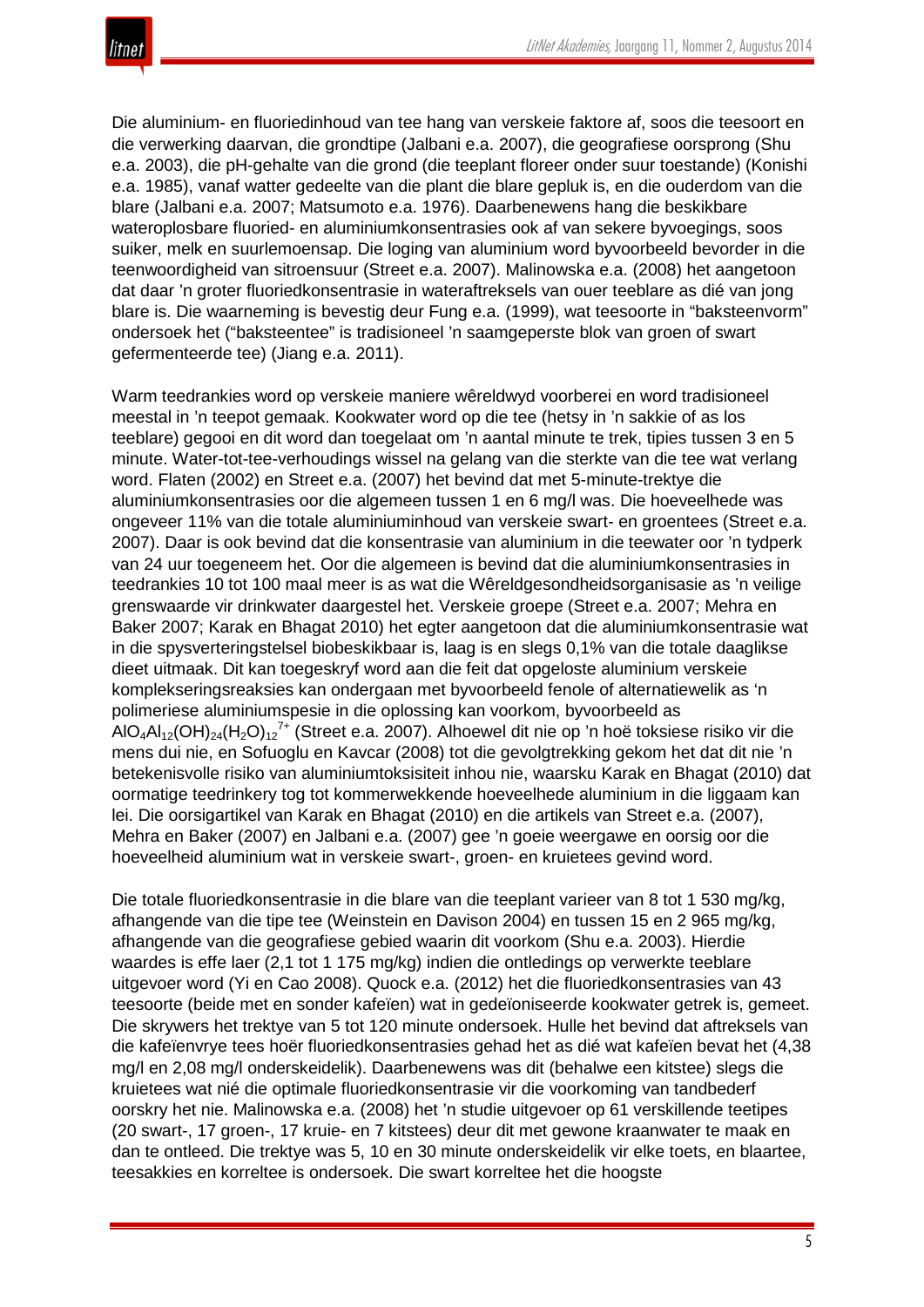fluoriedkonsentrasie getoon (4,54–6,87 mg/l) en die laagste waardes is vir die swart blaartees aangeteken (0,32–0,81 mg/l). Oor die algemeen het Malinowska se groep hoër fluoriedkonsentrasies in die teesakkie- en korreltee-aftreksels gevind. Pehrsson e.a. (2010) het die invloed van watergehalte op die resultate beperk deur een saamgestelde watermonster te maak en te vries. Hulle het net twee teesoorte ondersoek, te wete kafeïenbevattende en kafeïenvrye tee, en slegs een trektyd van 4 minute. Pehrsson en medewerkers (2010) het ook twee verskillende voorbereidingsmetodes ondersoek, naamlik kookwater uit 'n ketel en 'n mikrogolfmetode. Hulle het bevind dat die fluoriedkonsentrasies met die mikrogolfmetode laer was as met die tradisionele metode. Daarteenoor het Sofuoglu en Kavcar (2008) ultrasuiwer water vir teeaftreksels gebruik en bevind dat die fluoriedkonsentrasie in alle monsters die standaardwaarde met 2% oorskry het ('n Turkse standaard vir fluoriedgrenswaarde). Hulle het aangetoon dat die gemiddelde konsentrasies fluoried in los en saamgeperste tee min of meer dieselfde is, naamlik 0,672 en 0,666 mg/l onderskeidelik, maar dat teesakkies 'n hoër gemiddelde konsentrasie van 0,765 mg/l getoon het. Koblar e.a. (2012) het aftreksels van 24 verskillende tees (swart-, groen- en kruietees) wat met dubbelgedistilleerde water voorberei is, ontleed. Hulle het tot die gevolgtrekking gekom dat die fluoried wat geloog is in verhouding tot die totale fluoried, uitgedruk as 'n persentasie, nie beduidend verskillend vir swart-, olong- en groentees was nie (67–90%, 60– 68% en 55–84% onderskeidelik). Cao e.a. (2004) het swarttees van 13 verskillende handelsmerke afkomstig uit Indië, Sri Lanka, China en Japan, ses handelsmerke van die VK, en drie gebottelde swartteesondersoek. Vir hierdie teeaftreksels is daar ook van gedeïoniseerde water gebruik gemaak en die temperatuur en trektyd is konstant gehou.

Alhoewel tee in Asiatiese lande en Europa dikwels swart geniet word, word tee volgens die Engelse tradisie meestal met melk gedrink. Byvoegings soos suiker of suurlemoensap is ook algemeen en hang baie van persoonlike smaak af. Die invloed wat sodanige byvoegings op spoorelemente se konsentrasies het, is nog nie wyd ondersoek nie. Cao e.a. (2004) het wel die invloed van melk en suiker op die fluoriedkonsentrasie in bereide swarttees ondersoek. Hulle het egter bevind dat die byvoegings geen noemenswaardige invloed op die konsentrasie van fluoried gehad het nie. Waardes wat wissel van 96,9  $\pm$  7,6 tot 139  $\pm$  11,3 mg/l F is gevind vir die swarttees sonder enige byvoegings, en 96,8  $\pm$  7,5 tot 139  $\pm$  9,8 mg/l vir swarttees met byvoegings. Street e.a. (2007) bevestig hierdie bevinding ook vir die aluminiumkonsentrasie in swart- en groentees vir suikerbyvoegings, maar toon aan dat die byvoeging van suurlemoensap die aluminium-spesiëring kan beïnvloed en dus die vorm waarin dit voorkom.

Ter opsomming kan daar gesê word dat verskeie navorsers bevind het dat korreltee meer aluminium en fluoried as blaar- en stokkiestees in water loog. Daarbenewens styg die logingkonsentrasies met toename in die ouderdom van die blare en toon kafeïenvrye tees hoër konsentrasies as kafeïenbevattende tees. Daar is ook oor die algemeen gevind dat swarttees die hoogste konsentrasies fluoried en aluminium loog, gevolg deur groentees en kruietees. Slegs een artikel kon gevind word waar die invloed van byvoegings soos melk en suurlemoensap op fluoriedkonsentrasies ondersoek is (Cao e.a. 2004). Cao en sy medewerkers (2004) het egter slegs na swarttees gekyk. Street e.a. (2007) se artikel is ook die enigste een wat gevind is waar byvoegings (suiker en suurlemoensap) se invloed op die aluminiumkonsentrasie ondersoek is.

Vorige en huidige navorsing in Suid-Afrika – veral dié deur Joubert en medewerkers (sien Joubert e.a. 2008 en die verwysings daarin) – fokus hoofsaaklik op die unieke organiese komponente in rooibostee, met spesifieke verwysing na die gesondheids- en medisinale eienskappe. Hierdie uitstekende oorsigartikel beskryf verder ook die geskiedenis,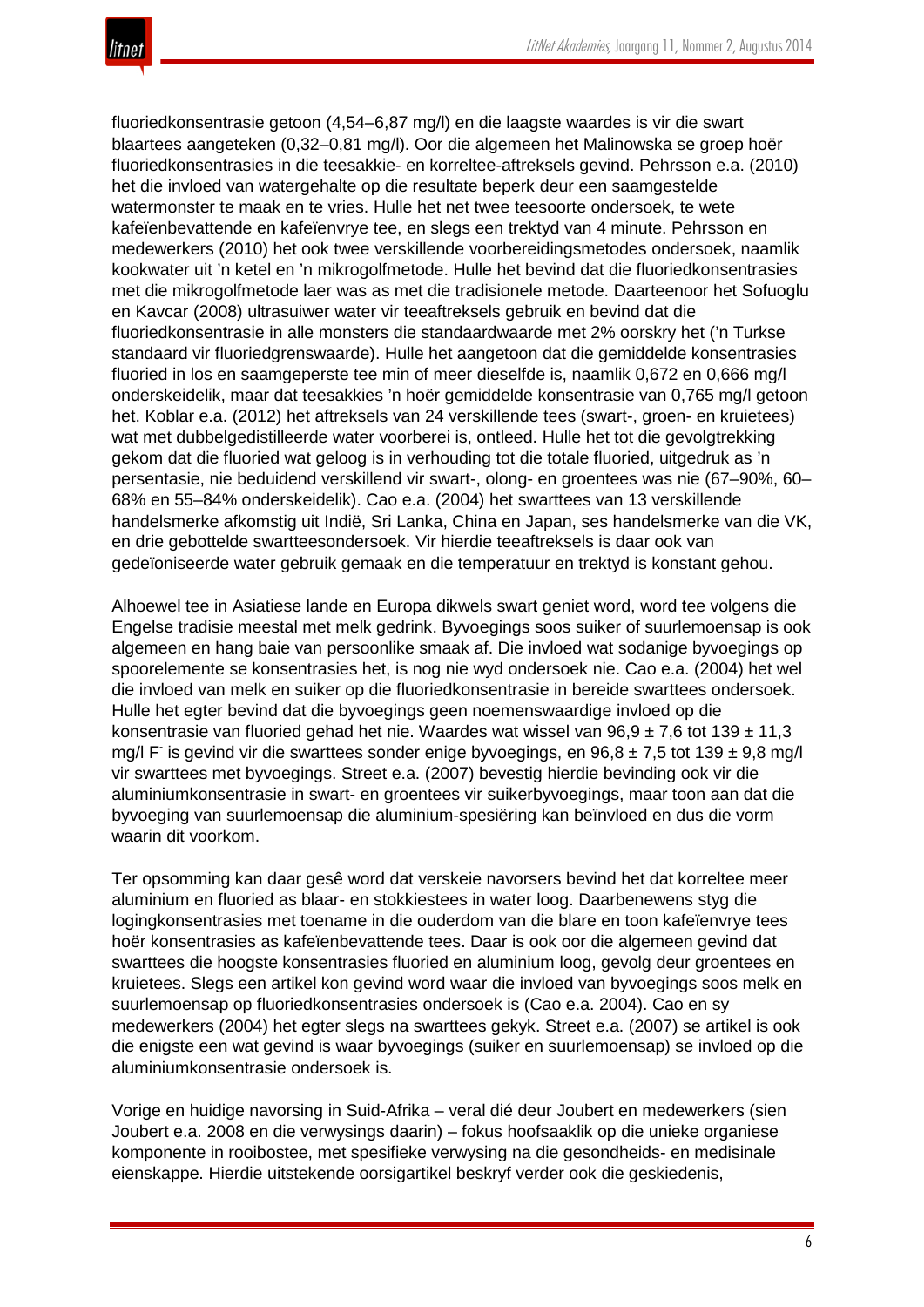

verspreiding en chemiese samestelling van nie alleen rooibostee nie, maar ook heuningbostee en bostee. Aanwendings van hierdie kruietees in voedsel- en kosmetiese produkte word vermeld, asook die bioaktiwiteit daarvan. In 'n onlangse artikel van Olivier e.a. (2012) word 'n redelik volledige vergelyking getref van die mineraalinhoud en samestelling van die blare en teeaftreksels van 'n aantal tradisionele swart-, groen- en kruietees, insluitend rooibos-, heuningbos- en bostee. Verdere ondersoeke wat die aluminiuminhoud van rooibostee vermeld, sluit in dié van Mokgalaka e.a. (2004) en Malik e.a. (2008). Daar is egter slegs een maklik bekombare publikasie waarin die fluoriedkonsentrasie van rooibostee vermeld word, en dit is dié van Olivier en medewerkers (2012). Daar word tans ook verdere werk oor die biologiese komponente van rooibostee deur verskeie navorsingsgroepe gedoen, byvoorbeeld dié van Joubert en De Beer (2011) en verwysings daarin.

Die onderhawige artikel brei die reeds beduidende volume werk op rooibostee verder uit deur 'n addisionele bevestiging van die lae fluoriedioonkonsentrasies na loging van rooibostee (soos onlangs deur Olivier e.a. 2012 gepubliseer) en beskryf ook die logingskinetika van fluoried en aluminium vir rooibostee, wat belangrike implikasies vir die voorbereiding daarvan het. Die invloed wat verskeie faktore op die loging van aluminium en fluoried uit rooibostee en 'n paar tipiese swart- en groentees het, is ook ondersoek en vergelyk. Die faktore wat ondersoek is, is trektyd, melk-, suiker- en suurlemoensapbyvoegings, en die volume water. Die uiteindelike doelwit was om 'n kwantitatiewe basis van vergelyking onder soortgelyke omstandighede daar te stel vir rooibostee en verskeie ander tradisionele swart-, groen- en kruietees wat vrylik in die handel in Groot-Brittanje beskikbaar is, en in beduidende hoeveelhede verbruik word.

#### **2. Eksperimentele ondersoek**

#### *2.1 Chemikalieë en monsters*

Al die chemikalieë wat vir die bereiding van standaarde en buffers en pH-aanpassings gebruik is, was van analitiese suiwerheidsgraad en afkomstig van Alfa Aesar of Fischer Scientific (Engeland). As deel van hierdie ondersoek is daar gekyk na verskeie gefermenteerde swarttees wat by een van die groot supermarkte aangekoop is (in Manchester, Engeland), naamlik Yorkshire, PG Tips, Tetleys en Twinings. 'n Ongefermenteerde tee van Twinings, sowel as 'n gegeurde gefermenteerde tee (Earl Grey Sainsbury's) is ook ontleed. Die vrugte- of kruietees in hierdie ondersoek was Camomile (kamilletee) (Twinings), Peppermint (pepermenttee) (Twinings) en 'n kommersiële gefermenteerde rooibostee (Freshpak).

#### *2.2 Metodiek*

Die fluoriedmetings is hoofsaaklik met behulp van 'n ioonselektiewe elektrode (Thermo Scientific 9609 BNWP gekoppel aan 'n millivoltameter – Denver-model 225) gedoen. Alle metings is in die teenwoordigheid van 'n totale-ioonsterkte-verstellingsbuffer (algemeen bekend as "TISAB/total ionic strength adjustment buffer") gedoen, wat berei is deur 57 ml ysasynsuur by 58 g NaCl te voeg, dit na afkoeling tot 'n pH tussen 5 en 5,5 aan te pas, en dan tot 1 l op te maak. Monsters of standaarde vir metings is voorberei deur 25 ml by 'n gelyke volume TISAB te voeg, vir 30 sekondes met 'n magnetiese roerder te roer, en dan die roertempo te verlaag, waarna 'n lesing na 60 sekondes geneem is. Kalibrasies is daagliks gedoen met standaarde wat uit 'n 1 000 mg/l voorraadoplossing opgemaak is. 'n Reeks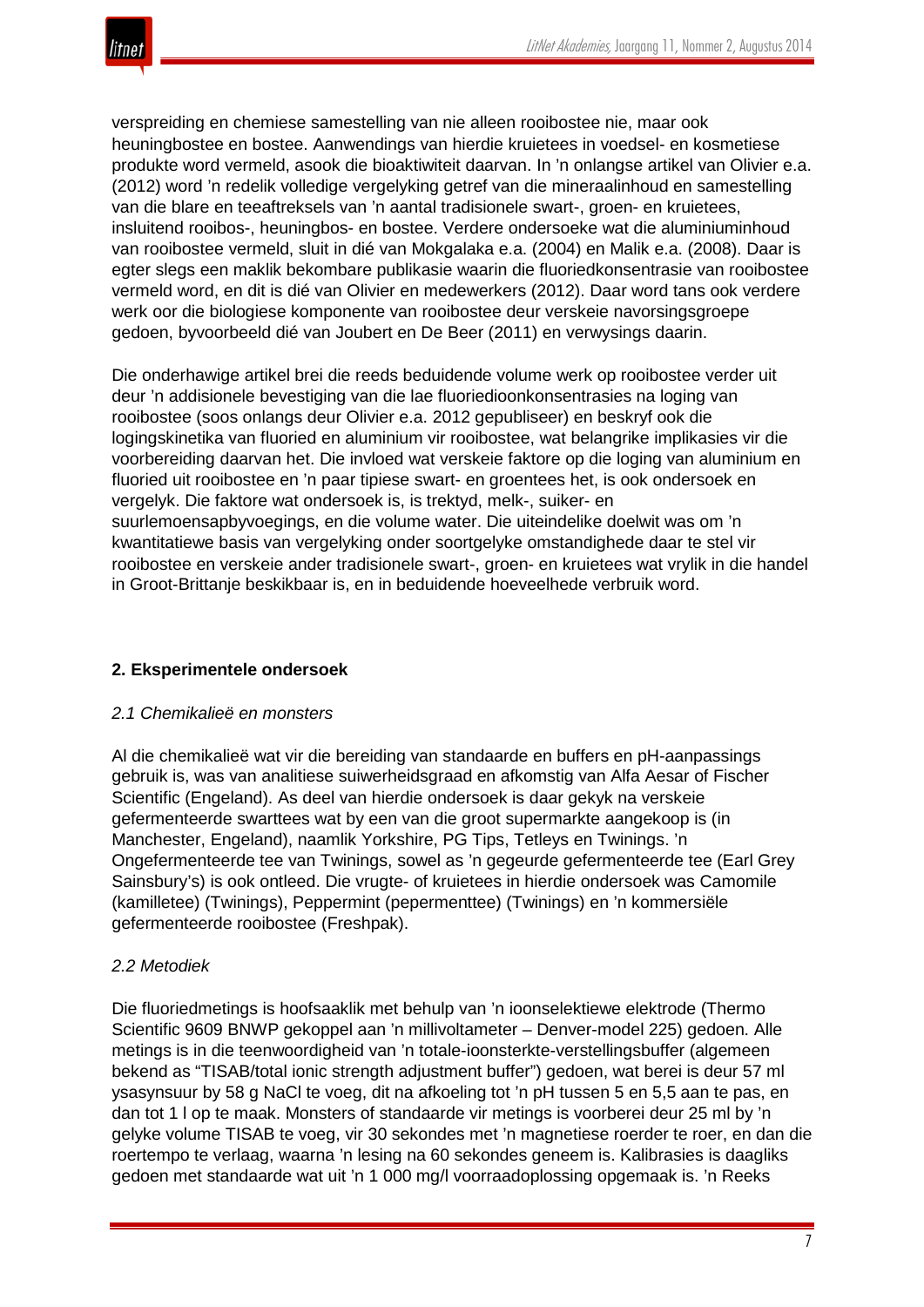

standaarde (0,02–300 mg/l) is eerstens gebruik om die instrument se waarneemgrens ("detection limit") te bepaal. Hierdie resultate word in figuur 1 aangetoon. Op hierdie wyse is bepaal dat die waarneemgrens 50 µg l<sup>-1</sup> was, en korrelasiekoëffisiënte van 0,991–0,998 en hellings van -59,2 tot -61,9 mV is tydens die studie verkry.

Aluminiummetings is met behulp van elektrotermiese atoomabsorpsiespektrometriegedoen (Varian GF-AAS AA240Z). Standaardprosedure is gevolg, en die instrumentkalibrasie is vir die bepaling van die konsentrasies gebruik.

Daar is te alle tye van 'n analitiese balans gebruik gemaak (Sartorius, Duitsland) en sorg is gedra dat alle glasware deeglik skoon was ('n rigiede program van salpetersuurbaddens, seep, water en gedeïoniseerde water is vir die proses gebruik). Al die fluoriedoplossings is in plastiekhouers gestoor, teen 'n maksimum temperatuur van 4⁰C. Al die aluminiummonsters is met spektraalgraad-salpetersuur aangesuur om te verseker dat die metaal in oplossing bly.

Om die tee te maak, is daar soos volg te werk gegaan: teesakkies is na willekeur uit die teehouer gehaal, soos wat dit normaalweg tuis gedoen sou word, en geweeg. Die teesakkies is dan in skoon, droë 500 ml-glasbekers gesit. 'n Gewone huishoudelike ketel is gebruik (Philips, Nederland) om die water in te kook. Die ketel is met asynsuur uitgewas om enige ketelsteen te verwyder en daarna drie keer met gedeïoniseerde water gekook om alle spore van asynsuur te verwyder. Die ketel is elke keer met vars gedeïoniseerde water volgemaak en toegelaat om te kook en self af te skakel. Die pasgekookte water is dan met behulp van 'n maatsilinder afgemeet en regstreeks op die teesakkies gegooi. Die tee is onverstoord gelaat om vir 1, 5 en 10 minute onderskeidelik te trek, waarna die teesakkie met behulp van 'n teepers/teetang aan sy punt uit die oplossing verwyder is en die vloeistof daaruit gepers is. Nadat die tee kamertemperatuur bereik het, is dit ontleed. Alhoewel die vervaardigers tipies aanbeveel dat tee tussen 3 en 4 minute trek, weet ons uit ondervinding dat baie mense die sakkie nie veel langer as 1 minuut laat trek nie – vandaar die gekose tye. Behalwe die trektyd van die tee, is die vloeistof-vastestof-verhouding ook ondersoek deur die volumes water te wissel – 100 ml, 200 ml en 300 ml water is gebruik. Daarbenewens is die invloed van byvoegings soos melk, suiker en suurlemoensap ook ondersoek. Tussen 10 en 25 ml afgeroomde melk (van Tomlinson's Dairies), tussen 4 en 5 g suiker (ongeveer 1 teelepel, akkuraat afgeweeg) en 1 ml suurlemoensap (Aldi Stores, Engeland) is om die beurt bygevoeg. In hierdie geval is die byvoegings by 300 ml-aftreksels getoets, aangesien dit die tipiese volume van die bekers is wat algemeen in Groot-Brittanje gebruik word. Die suiker, melk en suurlemoensap is in die bekers geplaas voordat die teesakkie en kookwater bygevoeg is, aangesien dit algemene praktyk in die land is.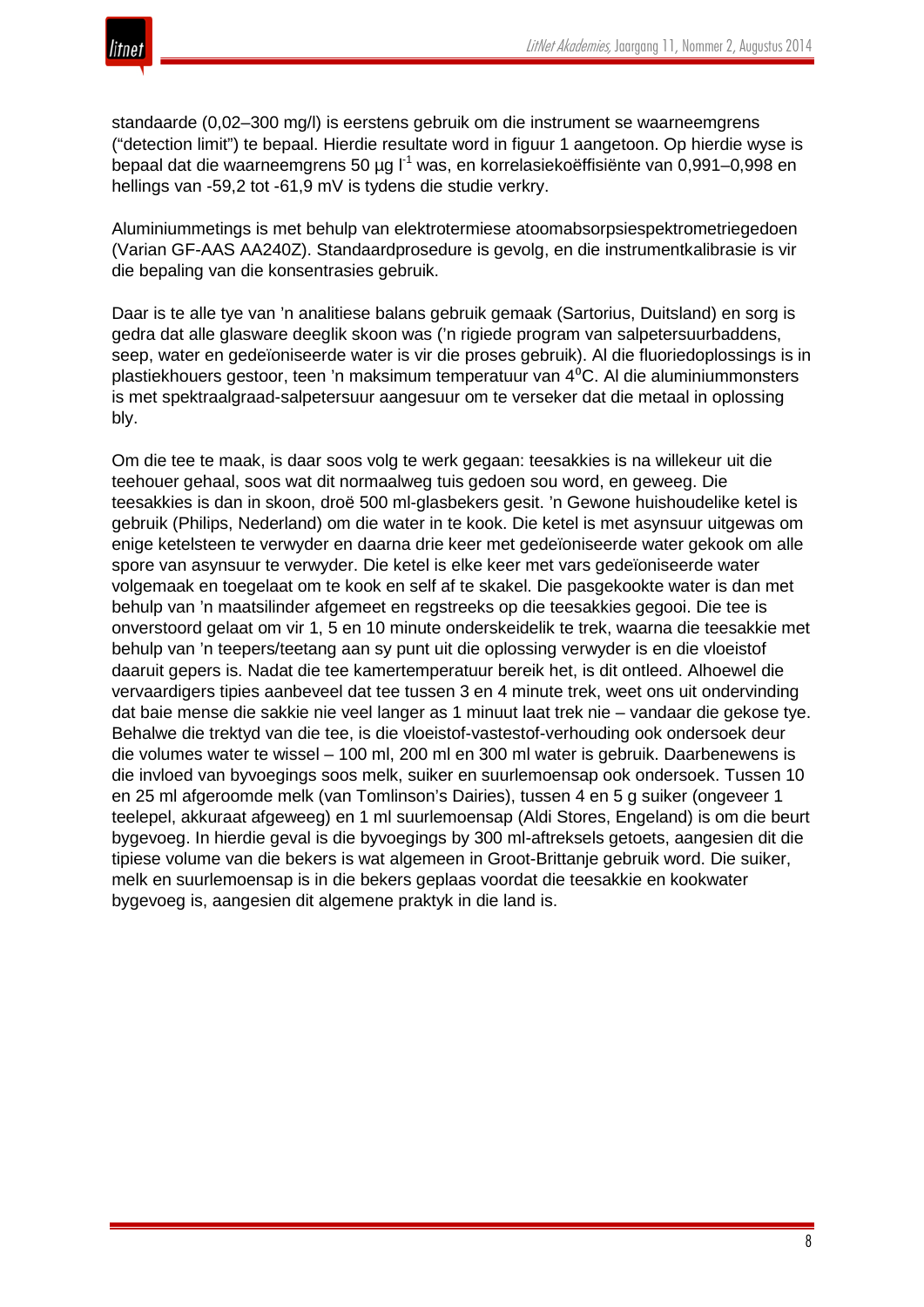



# **Figuur 1. Kalibrasiekromme vir die fluoriedbepaling met behulp van ioonselektieweelektrode- (ISE-) ontleding.**

# **3. Resultate en bespreking**

Die ondersoek is deurgaans met gedeïoniseerde water (18 MΩ) uitgevoer, dus is al die waardes aan 'n blanko korreksie onderwerp. Aangesien die fluoriedkonsentrasie in gedeïoniseerde water heel laag is, en dus naby die waarneemgrens van die ioonselektiewe elektrode is, is verskeie lesings van pasgekookte gedeïoniseerde water oor 'n tydperk van 'n dag geneem om die variasie te bepaal. Die waardes word in tabel 1 aangetoon, met die persentasie relatiewe standaardafwyking. Dit is duidelik dat die presisie van die gemete waardes hoog is.

# **Tabel 1. Millivoltlesings, fluoriedkonsentrasie en persentasie relatiewe standaardafwyking van afgekoelde gekookte gedeïoniseerde water**

| <b>Millivoltlesings</b> |        |          |          |          |     |          |     |     |          |        |               |                                            |                          |
|-------------------------|--------|----------|----------|----------|-----|----------|-----|-----|----------|--------|---------------|--------------------------------------------|--------------------------|
|                         | າ      | 3        | 4        | 5        | 6   |          | 8   | 9   | 10       | и      | Gemidd<br>eld | % Relatiewe standaard-<br>afwyking (% RSD) | (F∣<br>mg<br><u>ı</u> -1 |
| 58,                     | 5<br>8 | 61,<br>6 | 63,<br>6 | 63,<br>3 | 54, | 58,<br>4 | 58, | 59, | 59,<br>◢ | 5<br>8 | 59,3          | 4,5                                        | 0,0<br>8                 |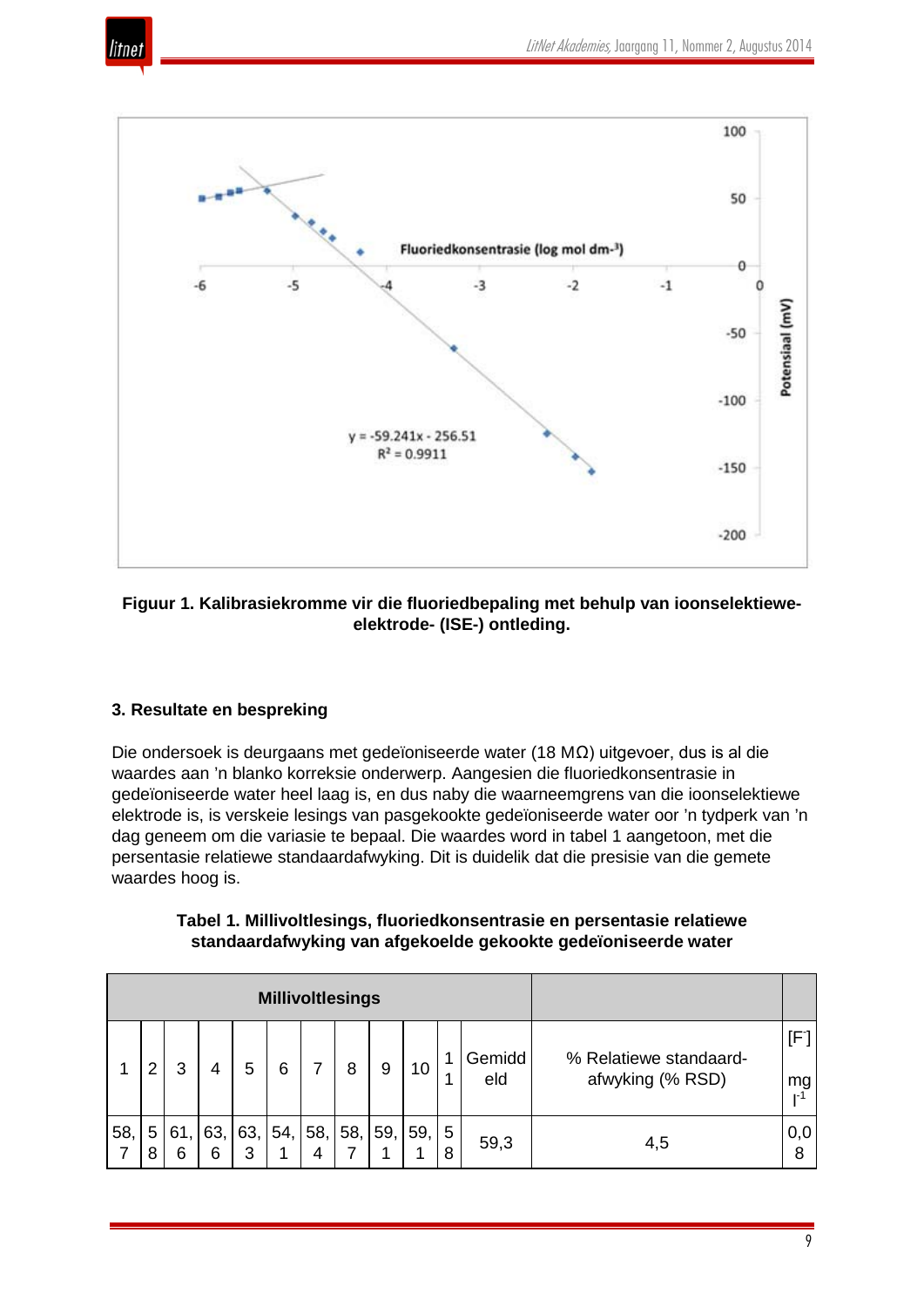

Alle waardes is aan die hand van die blanko lesing op daardie spesifieke dag aangepas.

Die eerste aspek wat ondersoek is, is die invloed wat trektyd op die fluoriedkonsentrasie het. Die teesoorte wat ondersoek is, was 'n aantal swarttees (Yorkshire, PG Tips, Tetleys, Twinings, Twinings Groen en Sainsbury's Earl Grey) en 'n aantal kruietees (Twinings Camomile (kamilletee), Twinings Peppermint (pepermenttee), en Freshpak of Tetleyrooibos). Soos in die eksperimentele gedeelte beskryf, is die tee toegelaat om in 100 en 200 ml varsgekookte gedeïoniseerde water te trek. Die resultate word in tabel 2 aangetoon. Uit die waardes in tabel 2 blyk dit duidelik dat swarttees heelwat meer fluoried loog as die groen-, gegeurde swart-, en kruietees (gemiddeld 38, 52 en 100% meer, onderskeidelik). Die fluoriedkonsentrasie vir die swarttees is hoër as dié wat deur Malinowska e.a. (2008) gepubliseer is, waar die waardes tussen 0,3 en 4,5 mg/l in gewone kraanwater gevarieer het. Dit is egter heel vergelykbaar met dié wat deur Koblar e.a. (2012) gepubliseer is, waar Twinings English Breakfast-tee baie naby aan dieselfde konsentrasie waardes opgelewer het as die verhouding van die massa tee tot vloeistof in ag geneem word. Chan e.a. (2013) het verskeie Engelse teehandelsmerke ondersoek en het fluoriedkonsentrasies van 0,76 tot 4,98 mg/l na 2 minute se loging gevind, wat heelwat laer skyn te wees as dié in hierdie studie, maar wat genormaliseer (massa tee en volume in ag genome) opmerklik goed ooreenstem. Malinowska e.a. (2008) het fluoriedkonsentrasies van 0,6 tot 1,8 mg/l in groentee aangeteken, wat weer eens heelwat laer is as wat ons in ons studie bevind het. Die waardes in die huidige ondersoek is egter soortgelyk aan die waardes wat Koblar e.a. (2012) gevind het. Malinowska e.a. (2008) dui fluoriedkonsentrasies van 0,02 tot 0,09 mg/l vir vrugte- en kruietees aan, wat goed ooreenstem met dié wat ons rapporteer. Malinowska e.a. (2008) is dan ook een van die weinige publikasies wat opgespoor kon word waar rooibostee se anorganiese profiel ondersoek is.

|                 |                        |                     | Gemiddelde F-konsentrasie (mg/l) | Gemiddelde F-konsentrasie (mg/l) |               |                |  |
|-----------------|------------------------|---------------------|----------------------------------|----------------------------------|---------------|----------------|--|
| <b>Teesoort</b> |                        | in 100 ml kookwater |                                  | in 200 ml kookwater              |               |                |  |
|                 | 1 min.                 | <b>5 min.</b>       | <b>10 min.</b>                   | $1$ min.                         | <b>5 min.</b> | <b>10 min.</b> |  |
| Yorkshire       | 7,66                   | 8,68                | 8,16                             | 3,94                             | 4,82          | 4,57           |  |
| PG Tips         | 8,16                   | 10,56               | 9,84                             | 4,21                             | 6,36          | 5,82           |  |
| <b>Tetleys</b>  | 10,25                  | 10,94               | 10,14                            | 4,30                             | 5,96          | 6,31           |  |
| Twinings        | 7,97                   | 11,30               | 10,25                            | 3,87                             | 6,78          | 6,52           |  |
| Earl Grey       | 5,56                   | 6,20                | 6,22                             | 2,43                             | 3,43          | 3,74           |  |
| Groen           | 3,50                   | 4,71                | 4,64                             | 2,10                             | 2,68          | 2,96           |  |
| Kamille         | 0,05                   | 0,13                | 0,18                             | 0,07                             | 0,20          | 0,17           |  |
| Peperment       | $\n  <$ DL $2$<br>0,08 |                     | 0,16                             | $<$ DL                           | 0,14          | 0,17           |  |
| <b>Rooibos</b>  | 0,08                   | 0,13                | 0,16                             | 0,04                             | 0,07          | 0,09           |  |

# **Tabel 2. Die fluoriedkonsentrasie in mg/l vir trektye van 1, 5 en 10 minute en volumes kookwater van 100 en 200 ml**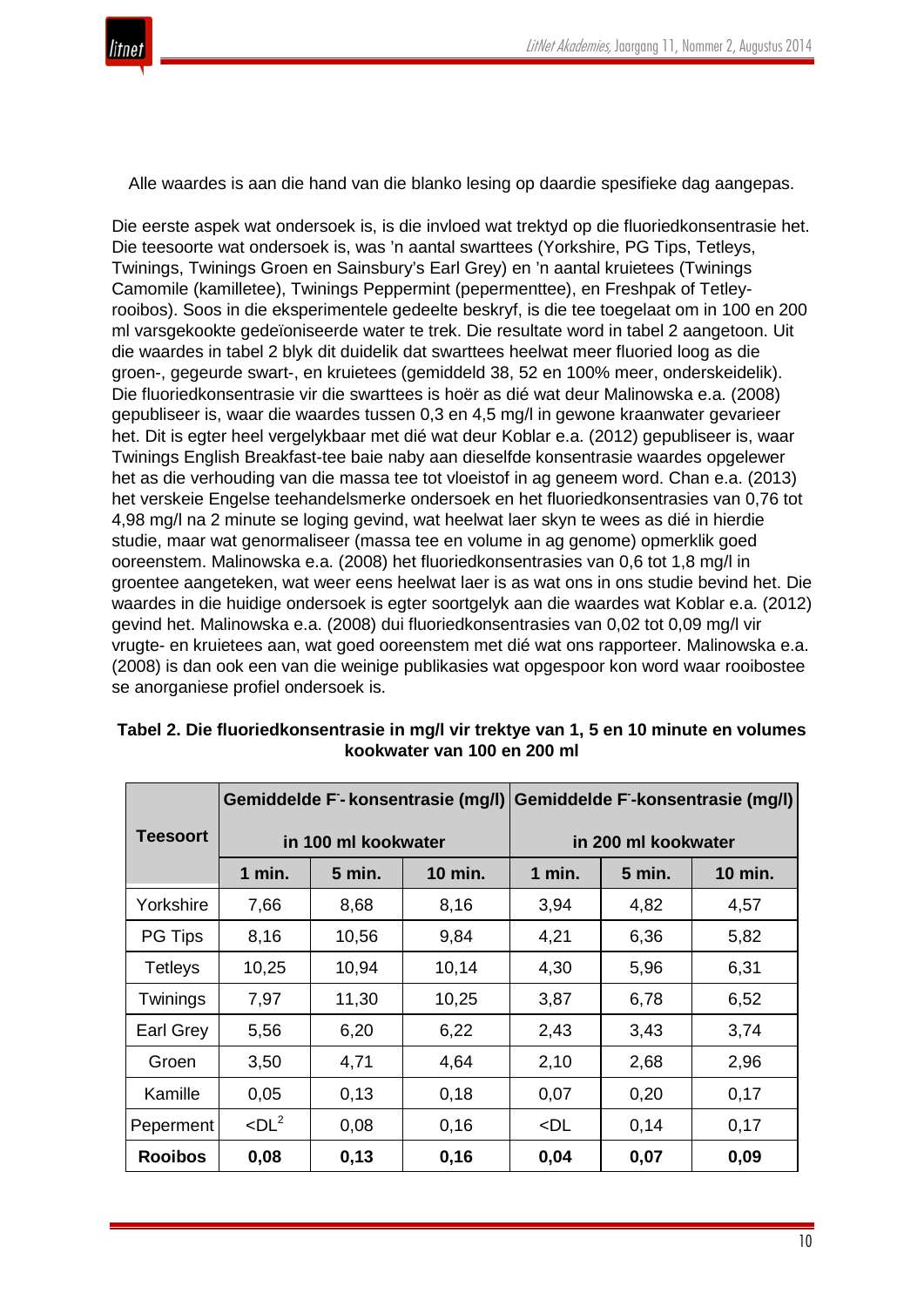

Oor die algemeen is daar 'n beduidende verhoging in die fluoriedkonsentrasie van 1 tot 5 minute, waarna dit afplat of afneem, soos grafies aangedui word in Figuur 2.



#### **Figuur 2. Fluoriedkonsentrasie in mg per liter vir verskeie swart- en drie kruietees nadat die teesakkies vir 1, 5 en 10 minute in 100 ml kookwater getrek het.**

Dit dui dus daarop dat die maksimum fluoriedloging na ongeveer 5 minute plaasvind. Die geringe afname wat waargeneem word, kan moontlik deur die heradsorpsie van fluoried op die teeblare of teesakkie verklaar word. Ander faktore wat moontlik 'n rol kon speel, is byvoorbeeld die vorming van Al-F-komplekse en die binding aan polifenole. Daar moet onthou word dat die ioonselektiewe elektrode slegs die vry vorm van fluoried bepaal en dit verminder met 'n verlaging in pH. By 'n pH van 6 is daar bevind dat minder as 25% van die fluoried in oplossing as vry F-anione beskikbaar is, terwyl die metings in hierdie manuskrip (asook in die oorgrote meerderheid van die literatuur) volgens die standaardmetode by 'n gebufferde pH van 5–5,5 uitgevoer is (Janiszewska en Balcerzak 2013). Die swarttees toon 'n toename van tussen 6,7 en 41,8% vir die 100 ml loging, en tussen 22,3 en 51,0% vir die 200 ml loging met die toename in tyd. Malinowska e.a. (2008) het verskeie swart-, groen- en kruietees se fluoriedkonsentrasie ná trektye van 5, 10 en 30 minute bepaal, en toon 'n verdere toename in fluoriedkonsentrasie met verlenging van die blootstellingstyd. Hulle rapporteer gemiddelde toenames van 21% van 5 na 10 minute en 37% van 10 na 30 minute, met toenames van soveel as 153% in sommige van die tees wat ondersoek is. Chan e.a. (2013) beskryf dieselfde tendens met 'n toename oor periodes van 2, 10 en 30 minute. In ons studie het die kruietees heelwat groter toenames, van tot 186%, getoon, alhoewel die absolute waardes natuurlik heelwat laer as in dié swarttees was. Aangesien die fluoriedkonsentrasie van die kruietees digby die waarneemgrens is, is sodanige toenames en variasies nie onwaarskynlik nie. Malinowska e.a. (2008) het dieselfde tendens aangetoon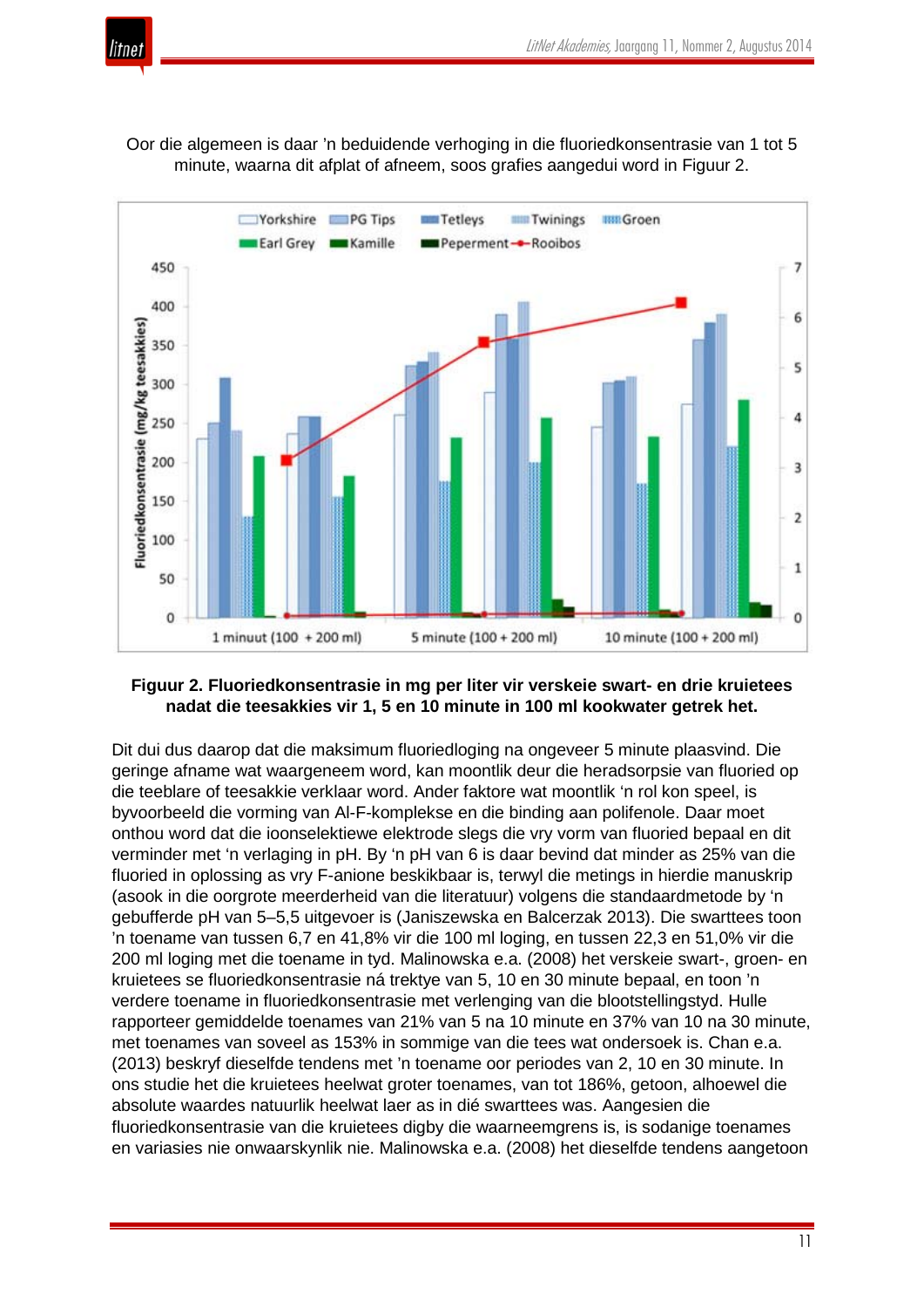

ten opsigte van die toename in fluoriedkonsentrasie vir kruietees, waarvan 'n aantal rooibostees van verskillende handelsname was.

Alhoewel die fluoriedkonsentrasie in die wetenskaplike literatuur meestal in mg/l aangetoon word, is daar tóg besluit om die waardes te normaliseer deur die milligram fluoried per kilogram teesakkies uit te werk. Op hierdie wyse kan die algemene tendens in die variasie as gevolg van die vastestof-vloeistof-verhouding en trektye bepaal word. As hierdie waardes vergelyk word met wat in die literatuur beskikbaar is, is dit duidelik dat die fluoriedkonsentrasies van die swart- en groentees wat ondersoek is, van dieselfde ordegrootte is (soos ook byvoorbeeld aangedui in die oorsigartikels van Yi en Cao 2008 en Chan e.a. 2013).



#### **Figuur 3. Fluoriedkonsentrasie in mg per kg teesakkies vir verskeie swart- en drie kruietees, nadat die teesakkies vir 1, 5 en 10 minute in 100 en 200 ml kookwater getrek het**.

Hier is dieselfde tendens gesien, naamlik dat die aantal milligram fluoried per kilogram teesakkies beduidend toeneem van 1 minuut na 5 minute trektyd, en dan daarna afplat, vir alle swarttees. In die geval van die kruietees is dit egter wel waarneembaar dat 'n verlenging in trektyd die fluoriedkonsentrasie laat toeneem, met die minste toename in die geval van rooibostee.

Die invloed wat die teesakkie-tot-volume-verhouding op die fluoriedkonsentrasie het, is ondersoek deur die teesakkies vir 'n tydperk van 1 minuut in 100, 200 en 300 ml kookwater te laat trek. Die resultate word in Tabel 3 aangetoon.

# **Tabel 3. Gemiddelde fluoriedkonsentrasie in mg/l en mg/kg teesakkies na 1 minuut in 100, 200 en 300 ml kookwater**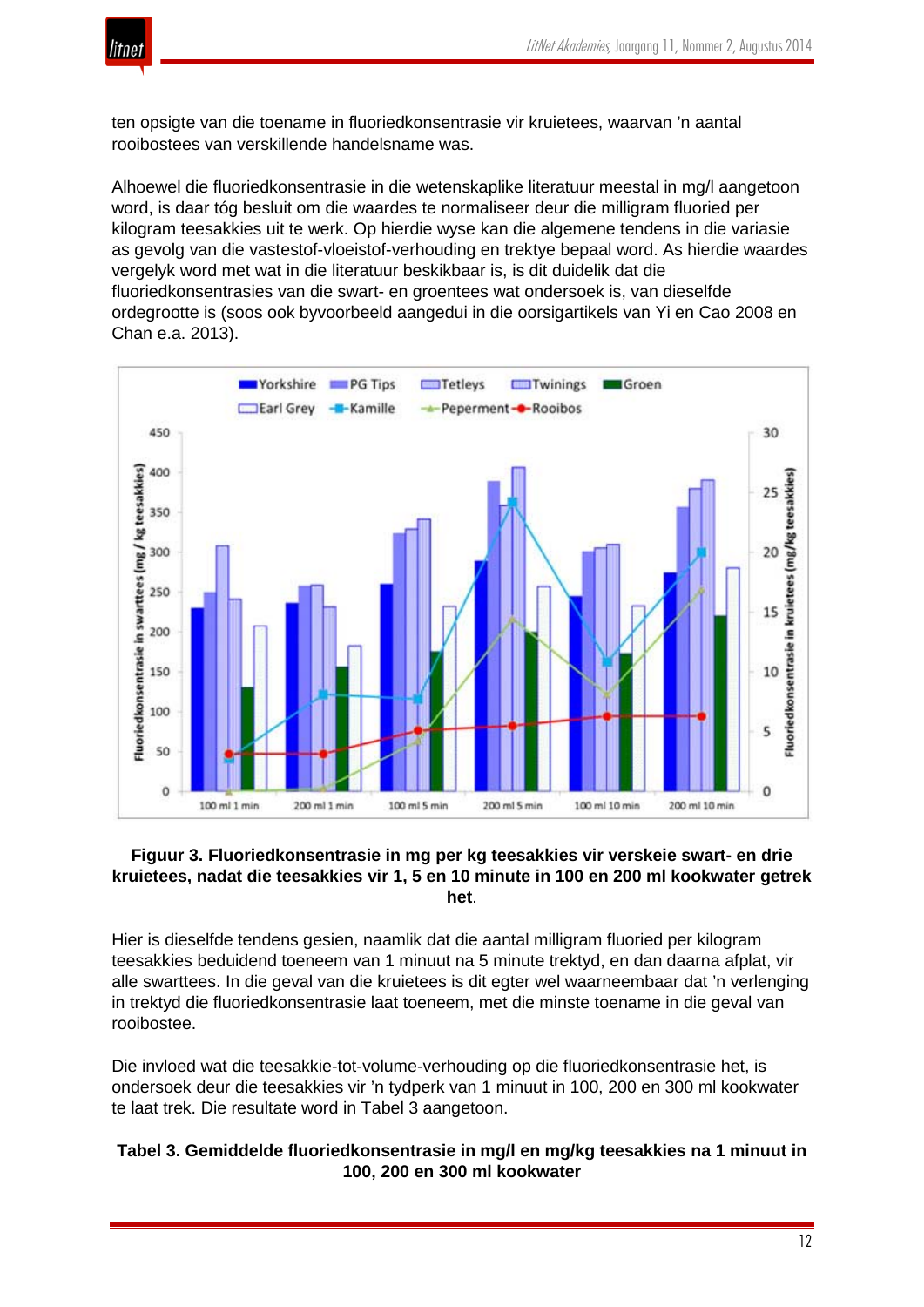|                 |        | <b>Gemiddelde F-konsentrasie</b> |        | <b>Gemiddelde F-konsentrasie</b> |        |        |  |
|-----------------|--------|----------------------------------|--------|----------------------------------|--------|--------|--|
| <b>Teesoort</b> |        | (mg/l) na 1 minuut               |        | (mg/kg teesakkies) na 1 minuut   |        |        |  |
|                 | 100 ml | 200 ml                           | 300 ml | $100$ ml                         | 200 ml | 300 ml |  |
| Yorkshire       | 7,66   | 3,94                             | 3,02   | 230                              | 237    | 272    |  |
| <b>PG Tips</b>  | 8,16   | 4,21                             | 4,07   | 250                              | 258    | 375    |  |
| <b>Tetleys</b>  | 10,25  | 4,3                              | 4,43   | 309                              | 259    | 400    |  |
| Twinings        | 7,97   | 3,87                             | 3,86   | 241                              | 234    | 351    |  |
| <b>Rooibos</b>  | 0,057  | 0,026                            | 0,017  | 2,25                             | 2,14   | 2,00   |  |

Dit blyk duidelik uit die resultate dat daar nie 'n beduidende verandering in die fluoriedkonsentrasie is nadat die volume van 100 na 200 ml verdubbel is nie. By die swarttees is daar egter wel 'n beduidende volume-afhanklikheid tussen 200 en 300 ml opgemerk. Geen verklaring kan hiervoor gegee word nie. 'n Moontlike oorsaak is dat die verdunningseffek op die konsentrasie van die polifenole gebaseer kan word. Hierdie moontlike verklaring word verder versterk deur die feit dat die polifenole van swarttees verskil van dié van rooibostee waar die volume-afhanklikheid nie waargeneem is nie. Die genormaliseerde fluoriedkonsentrasie vir rooibostee is dan ook, binne eksperimentele foutgrense, dieselfde vir die drie volumes wat ondersoek is.

Die invloed van smaakmiddels soos suiker, melk en suurlemoensap op die fluoriedkonsentrasie is ook ondersoek. Die resultate vir sommige van die swarttees en rooibostee word in Figuur 4 aangetoon. Suurlemoensap is slegs in die geval van een van die swarttees ondersoek, naamlik Yorkshire-tee. Die gesamentlike invloed van melk en suiker is nie in die geval van rooibostee ondersoek nie, omdat daar nie 'n beduidende verskil in die geval van die swarttees opgemerk is nie. In die geval van melkbyvoegings is 'n klein verhoging in fluoriedkonsentrasie wat van 10 tot 24% gevarieer het, in swarttees waargeneem. Met suikerbyvoegings is daar egter 'n klein afname waargeneem (tot 11%). Dit is duidelik dat die variasie in fluoriedkonsentrasie met die byvoeging van melk en suiker nie beduidend is nie. Die fluoriedkonsentrasie neem met ongeveer 10% toe vir afsonderlike byvoegings van beide suiker en melk in die geval van rooibostee. 'n Afname van 35% en 30% in die fluoriedkonsentrasie van Yorkshire- en rooibostee onderskeidelik is gevind na die byvoeging van 1 ml suurlemoensap. Dit kan moontlik toegeskryf word aan die verband tussen die aantal vry F-anione by laer pH's (verwys na bespreking onder figuur 2).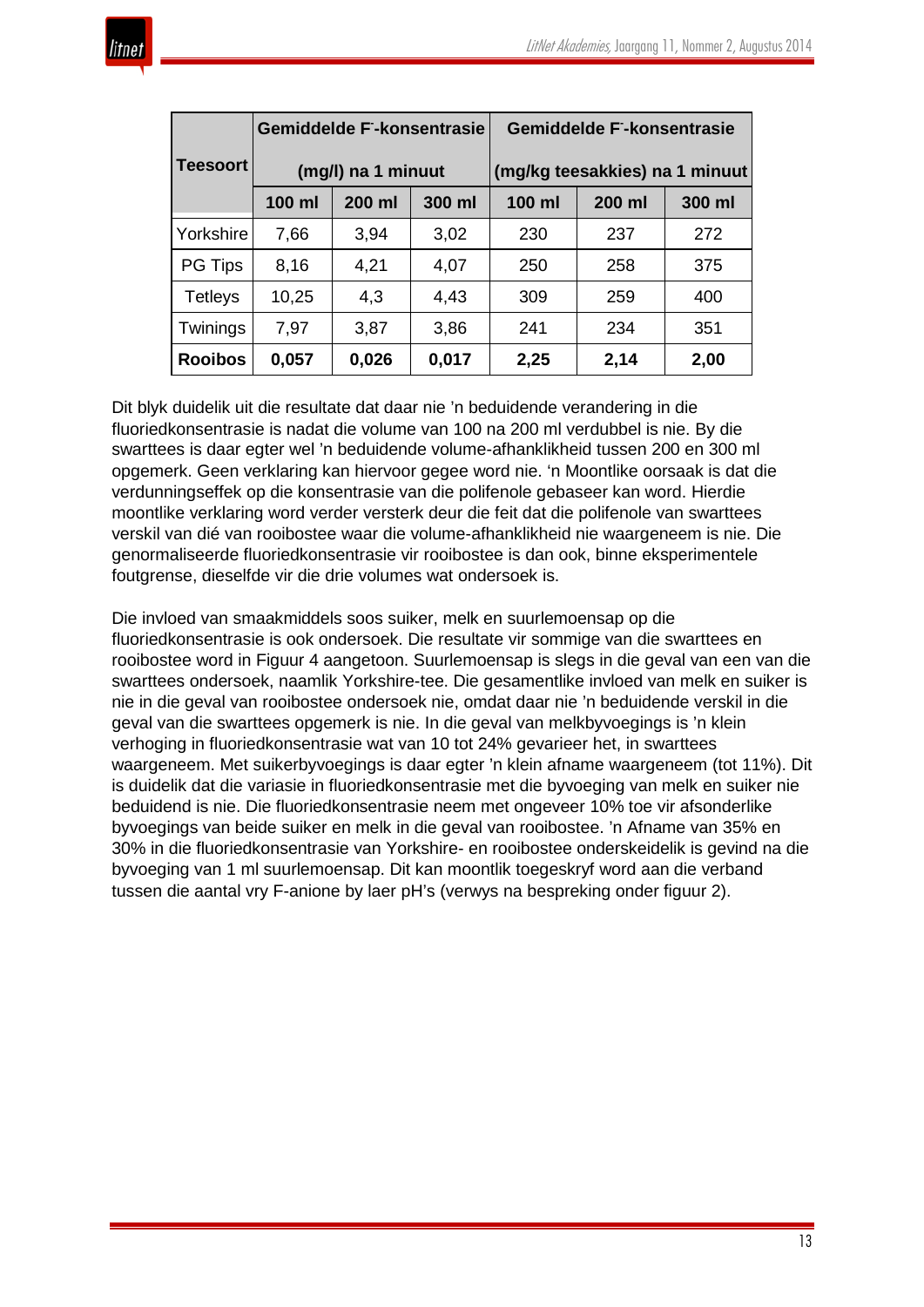



## **Figuur 4. Fluoriedkonsentrasie in mg per kg teesakkies vir vier swarttees en rooibostee, nadat die teesakkies vir 5 minute in 300 ml kookwater getrek het en melk, suiker, melk en suiker, of suurlemoensap bygevoeg is**.

In 'n poging om die totale wateroplosbare fluoried te bepaal, is die rooibostee onder refluks in 300 ml gedeïoniseerde water geloog. 1 ml-monsters is na 30 sekondes en na 1, 3, 5, 10, 30 en 60 minute geneem. Drie herhalings is gedoen om die herhaalbaarheid van die resultate te bepaal. Hierdie metings is met behulp van ioonchromatografie gedoen, aangesien daar slegs 1 ml-monsters geneem is om die volumevermindering weglaatbaar klein te hou. Standaardprotokol is tydens die ontleding gevolg. Op hierdie wyse is vasgestel dat die hoogste fluoriedkonsentrasie wat by 100  $\pm$  3<sup>o</sup>C uitloog, 0,22 mg/l (26 mg/kg teesakkies) is. Dit blyk dus dat ongeveer 10% van die totale oplosbare fluoried binne 1 minuut loogtyd uitloog. Die totale wateroplosbare fluoriedkonsentrasie in Yorkshire, PG Tips, Tetley en Twinings swarttees is bepaal deur opeenvolgende minuut lange teetreksels in 100 ml gekookte water. Die teesakkie is telkens met 'n teetang verwyder en in die volgende 100 ml kookwater gedompel. Daar is gevind dat die totale loogbare fluoriedkonsentrasies onderskeidelik 7,6, 9,8, 10,5, 7,9 mg/l en 227, 302, 322 en 292 mg/kg teesakkies was. Dit dui dan daarop dat, in teenstelling met rooibostee, tussen 80 en 95% van die fluoried binne 1 minuut in swarttees uitloog.

Die kinetika van die logingsproses van die rooibostee was nie konstant tydens die drie herhalings nie. Die resultate word in Figuur 5 aangetoon.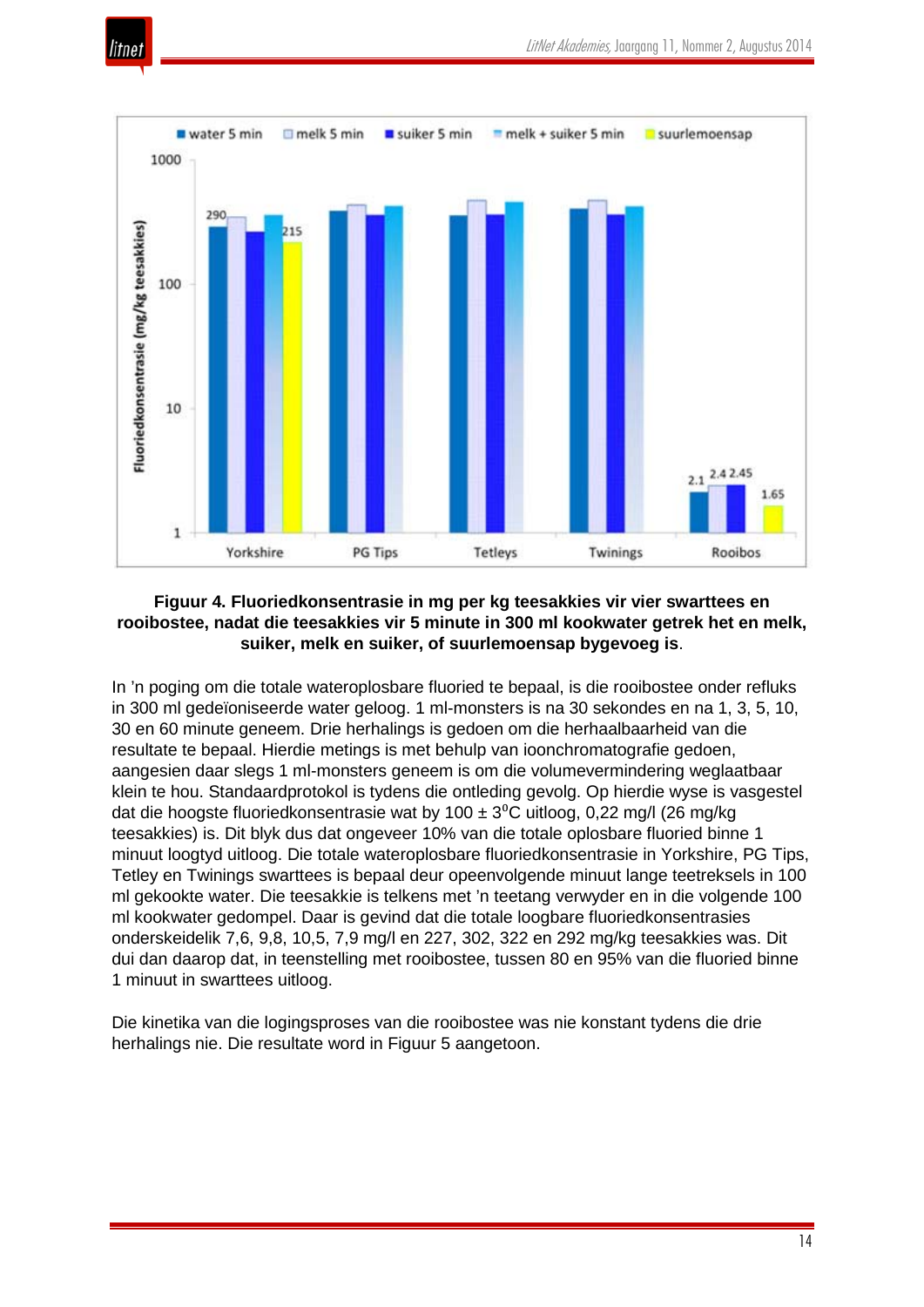



#### **Figuur 5. Inverse van die fluoriedkonsentrasie in mg/kg rooibosteesakkies teen tyd**

Uit Figuur 5 kan afgelei word dat die loogproses in al drie gevalle tweedeordekinetika tot by 10 minute gehoorsaam, en in een geval tot by 60 minute.

In 'n gevallestudie wat Joshi e.a. (2011) bespreek, word daar verwys na skeletfluorose wat as gevolg van oormatige tee- en tandepastagebruik voorgekom het. Die persoon het 6 koppies swarttee per dag gedrink (altesaam 10,9 mg fluoried per dag) en haar tande 8 tot 10 maal per dag geborsel, wat tot 'n verdere inname van 4,2 mg per dag gelei het. Haar totale inname is geskat op 1 718 mg per dag, wat volgens die artikel genoeg is om osteosklerose te veroorsaak. In die lig van hierdie gevallestudie het ons gaan kyk na die totale fluoriedinname van tipiese teedrinkers en dit met van die gesondheidsorganisasies se aanbevole grenswaardes vergelyk (IOM 1997 – sien inleiding). Dit word grafies voorgestel in Figuur 6. Dit blyk dus duidelik uit figuur 6 dat 3 koppies tee per dag (vir alle tees wat in hierdie studie ondersoek is) nie die hoogste vlak van veilige inname deur die IOM daargestel, oorskry nie. Per se is dit dus duidelik nie 'n gesondheidsrisiko nie, maar daar moet in ag geneem word dat die totale fluoriedbegroting in 'n daaglikse dieet nie noodwendig tot tee-inname alleen beperk is nie. Positief gestel verskaf drie tot vier koppies tee ook voldoende fluoriedinname vir beide mans en vroue volgens die IOM-riglyne.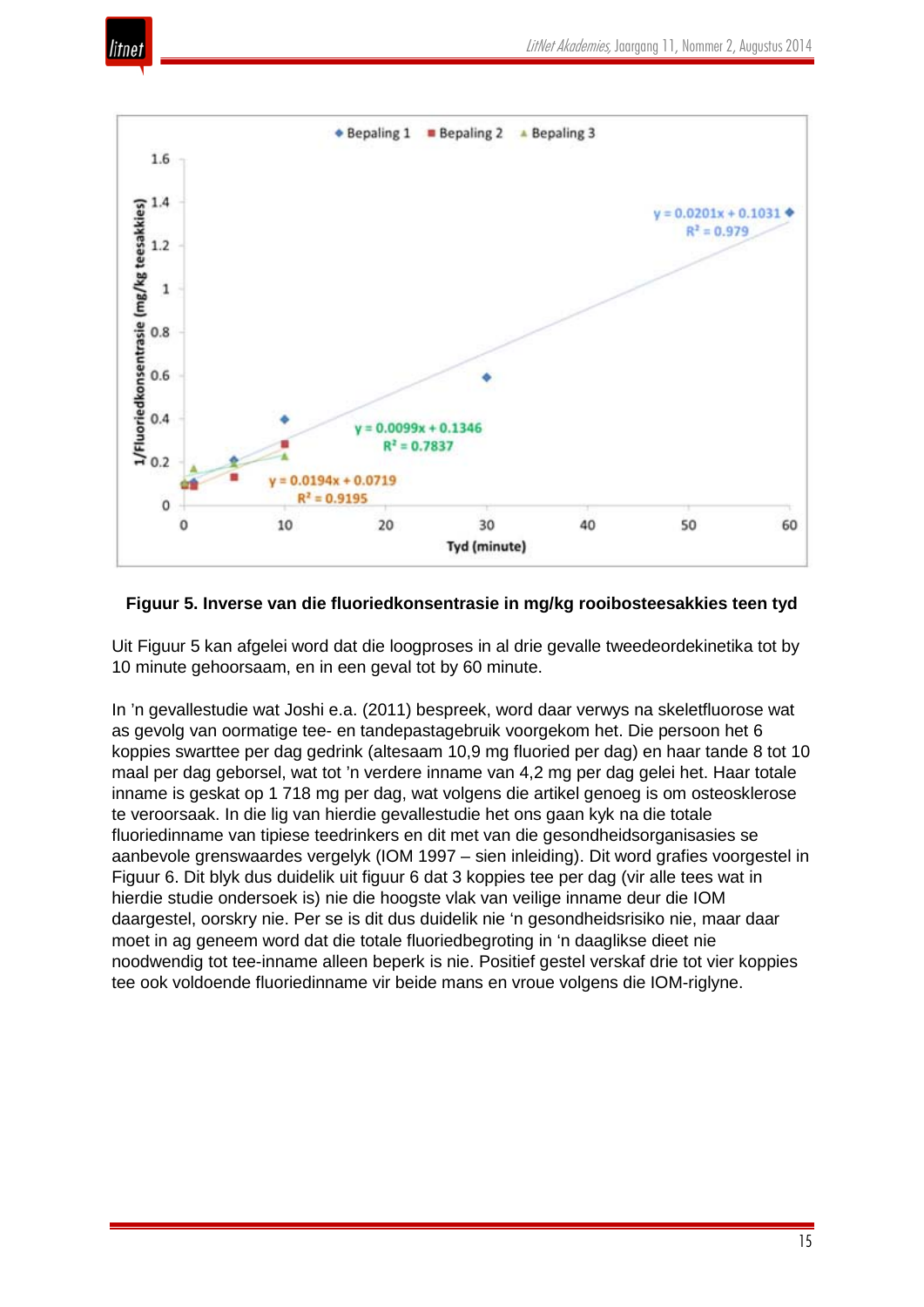



## **Figuur 6. Vergelyking van die hoeveelheid fluoried (mg) per koppie(s) kookwater (om 'n koppie tee na te boots) vir verskeie teesoorte, met en sonder byvoegings. Let op dat die kamille- en rooibosteewaardes se skaal verskil van dié van die swarttees en aan die regterkant van die grafiek aangetoon word. "VI" in die sleutel dui "veilige inname" aan.**

Aangesien aluminium ook gesondheidsimplikasies het, soos in die inleiding bespreek, is die totale wateroplosbare Al-konsentrasie op dieselfde manier bepaal (dus die refluksmetode). Daar is bevind dat die maksimum aluminiumkonsentrasie in rooibostee van dieselfde ordegrootte is as dié van fluoried, naamlik ongeveer 0,1 mg/l, d.w.s. 12,4 mg/kg teesakkies. Net soos beskryf in die geval van die fluoriedkonsentrasiebepalings, is die totale wateroplosbare aluminiumkonsentrasie ook vir Yorkshire, PG Tips, Tetley en Twinings swarttees bepaal. Daar is bevind dat die totale loogbare aluminiumkonsentrasies onderskeidelik 10,8, 12,5, 16,7 en 12,1 mg/l en 322, 405, 520 en 446 mg/kg teesakkies was. Dit dui daarop dat, in teenstelling met die rooibostee, waar slegs 10% van die aluminium na 1 minuut geloog het, 71, 61, 75 en 53% van die aluminium onderskeidelik uit die Yorkshire, PG Tips, Tetley en Twinings swarttees geloog het. Street e.a. (2007) het in 'n ondersoek van verskeie swart-, groen-, en wittees die aluminium-spesiëring bepaal. Hulle rapporteer aluminiumkonsentrasies van 0,7–4,9 mg/l na 5 minute trektye. Hierdie konsentrasies is duidelik heelwat laer as dié wat ons bepaal het. Die logingsproses is egter op teeblare uitgevoer en die teetreksel is eenvoudig vir 5 minute gelos, waarna die teeblare afgefiltreer is. Die feit dat ons die teesakkies met 'n teetang uitgedruk het, kan een van die redes vir ons hoër waardes wees. Dit was ook nie kommersieel beskikbare tee wat ontleed is nie, maar, volgens die artikel, vars teeblare wat gedroog is. Mehra en Baker (2007) toon ook in hulle studie aan dat daar meer aluminium uitloog uit Tetley-swarttee as uit los blaartee. Mehra en Baker (2007) volg min of meer dieselfde strategie as in ons studie deur van veelvuldige 2-, 3-, en 5-minuuttreksels in 200 ml kookwater gebruik te maak. Die waardes wat hulle vir aluminium aandui, is dan ook vergelykbaar met dié van ons studie (12,5 mg/l) vir Tetley-tee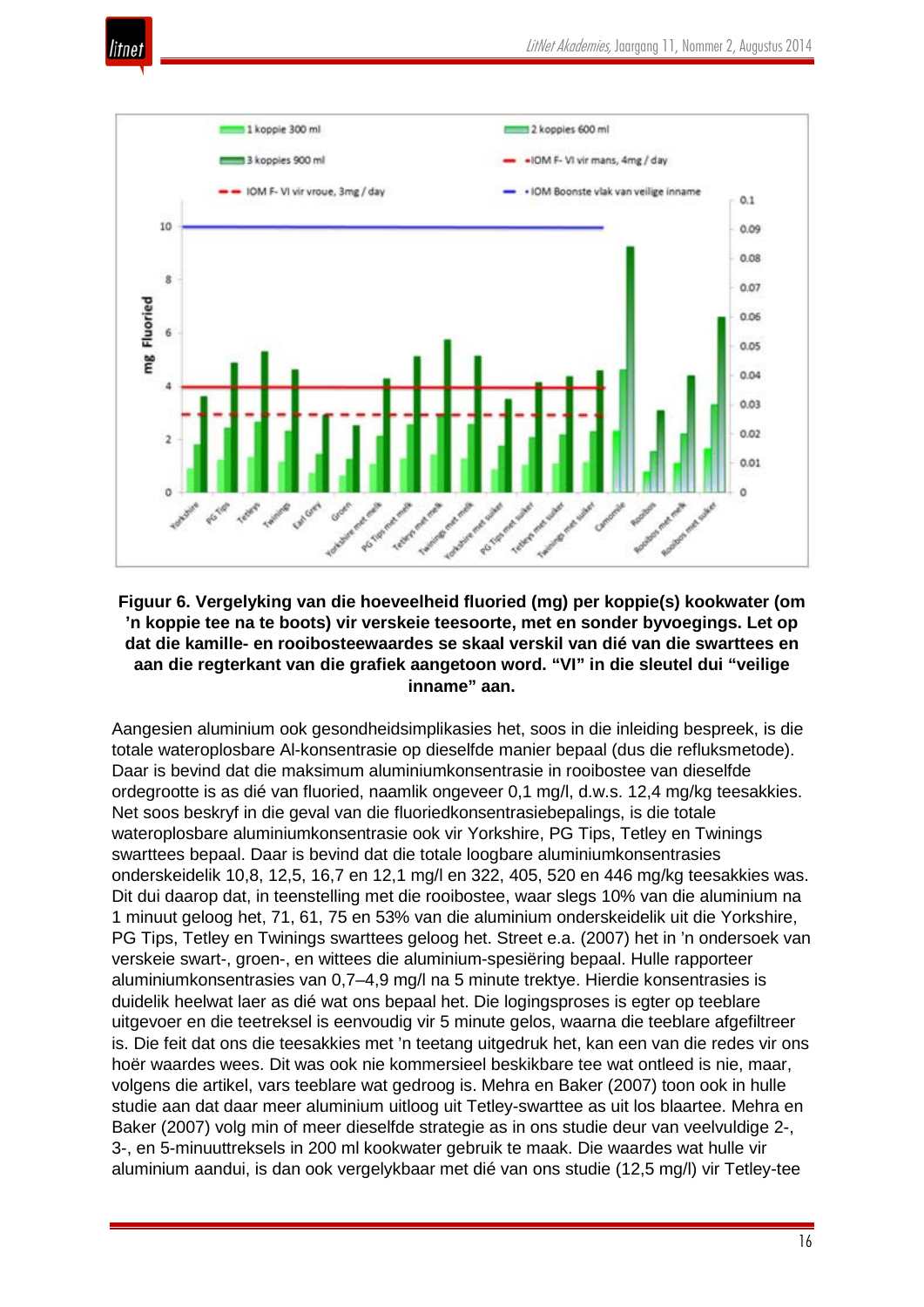

(die enigste teesoort wat dieselfde as ons s'n was). In teenstelling met Mehra en Baker (2007) vind ons egter dat soveel as 96% van die aluminium binne die eerste 2 minute uitloog, terwyl hulle na waardes van 75% verwys. Die oorsigartikel van Karak en Bhagat (2010) gee 'n goeie samevatting van die navorsing wat in die afgelope twee tot drie dekades oor die spoorelementkonsentrasies in tee gepubliseer is. In hierdie artikel word daar aangedui dat die aluminiumkonsentrasie in teetreksels van 0,06 tot 16,8 mg/l wissel en dit is dus duidelik dat die swarttees in ons studie naby die boonste grens van die data lê.

Die reaksiekinetika het ook tot op 30 minute tweede-orde-gedrag getoon, soos in figuur 7 aangedui word vir Tetley-swarttee.



#### **Figuur 7. Inverse van die aluminiumkonsentrasie in mg/kg teesakkies teen tyd**

Die biobeskikbaarheid van aluminium is al jare lank 'n twispunt in die literatuur. Volgens Drüeke en Eckardt (2002) wissel die beskikbaarheid tussen 0,06% en 0,1 %, terwyl Yokel en Florence (2008) dit op 0,37% stel. Die Wêreldgesondheidsorganisasie (WHO) se spesialiskomitee vir voedselbyvoegings (Joint FAO/WHO Expert Committee on Food Additives) het onlangs die voorlopig aanbevole toelaatbare weeklikse inname van aluminium ("provisional tolerable weekly intake (PTWI)") hersien en dit van 1 na 2 mg per kilogram liggaamsgewig per week verhoog (WHO 2011). Vir 'n gemiddelde liggaamsgewig van 70 kg word 'n inname van 140 mg Al per week dus as aanvaarbaar beskou. Powell e.a. (1993) het die biobeskikbare aluminium in tee as 4,8% by die pH van die klein ingewande (dundermkanaal) vasgestel. Dit in ag genome, vind ons dat een teesakkie Tetley-tee wat vir 2 minute in 100 ml kookwater getrek is (16 mg Al/l), 0,08 mg Al vir opname in die ingewande beskikbaar stel. 'n Inname van 5 koppies (elk met 'n volume van 250 ml) Tetley-swarttee 'n dag gee 'n inname van 20 mg Al per dag en dus 140 mg per week. Dit is derhalwe duidelik dat daar tóg wel 'n mate van kommer oor die totale aluminiuminname mag wees, veral in lande waar groot hoeveelhede tee per dag gedrink word. Neem ons egter in ag dat slegs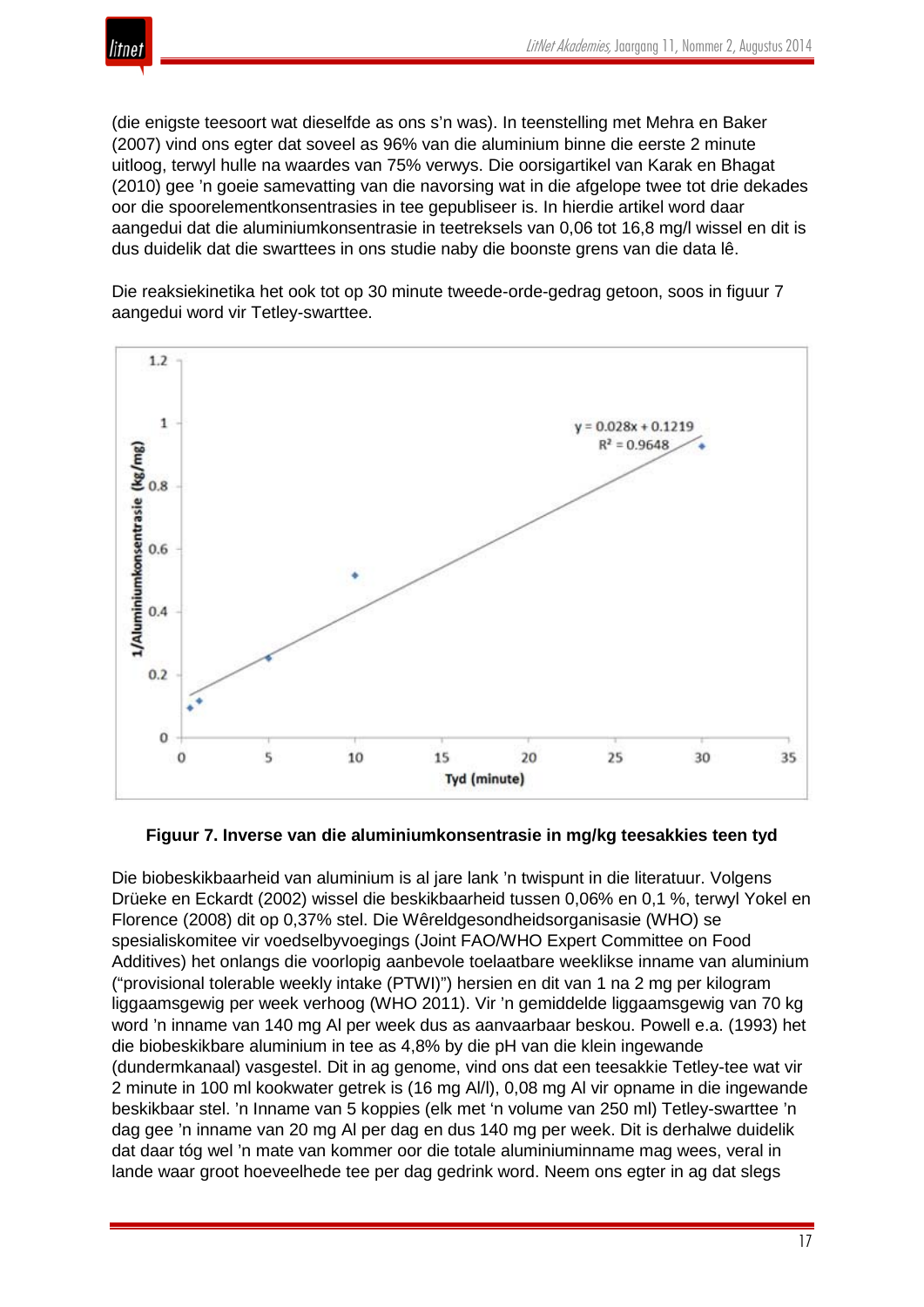

4,8% van hierdie hoeveelheid biobeskikbaar is, is dit 6,7 mg Al wat per week opgeneem word, wat op 'n beduidende verskil tussen inname en opname dui. Aangesien bevind is dat rooibostee 'n gemiddelde aluminiumkonsentrasie van 0,1 mg/l het, is dit duidelik nie 'n faktor wat by hierdie tee in ag geneem hoef te word nie. Dit mag ook genoem word dat 'n paneel van die European Food Safety Authority (EFSA 2008) bekend gemaak het dat wetenskaplike bewyse nie die epidemiologiese studies staaf wat 'n verwantskap tussen aluminiuminname en Alzheimer se siekte gevind het nie.

Tabel 4 gee 'n vergelyking van die aluminium- en fluoriedkonsentrasies in tee wat tot dusver in die literatuur gerapporteer is en wat in hierdie studie verkry is. Let op dat van die aluminiumwaardes wat Mokgalaka e.a. (2004) aandui, asook een van die waardes van Olivier e.a. (2012), die totale aluminiuminhoud van die rooibosteeblare aantoon, terwyl die res logingswaardes, d.w.s. wateroplosbare konsentrasies, is. Verskille in laasgenoemde waardes kan toegeskryf word aan verskillende logingstye, die totale volumes wat gebruik is, en die blare-vloeistof-verhoudings wat in die verskillende studies gewissel het.

| Element/ioon                           | Konsentrasie<br>(mg/l) | <b>Verwysing</b>                                               |  |  |
|----------------------------------------|------------------------|----------------------------------------------------------------|--|--|
| $F^{\cdot}$                            |                        |                                                                |  |  |
| <b>Treksel</b>                         | $1,29 \pm 0,27$        | Touyz en Smit (1982), soos aangehaal in<br>Joubert e.a. (2008) |  |  |
| <b>Treksel</b>                         | $0,06 - 0,08$          | Malinowska e.a. (2008)                                         |  |  |
| <b>Treksel</b>                         | $2,3-2,9 \pm 0,2$      | Chan e.a. (2013)                                               |  |  |
| Treksel (300 ml, 5 min.)               | 0,017                  | Hierdie studie                                                 |  |  |
| Met melk (300 ml, 5 min.)              | 0,025                  | Hierdie studie                                                 |  |  |
| Met melk en suiker (300 ml,<br>5 min.) | 0,023                  | Hierdie studie                                                 |  |  |
| Met suiker (300 ml, 5 min.)            | 0,020                  | Hierdie studie                                                 |  |  |
| Met suurlemoensap (300<br>ml, 5 min.)  | 0,014                  | Hierdie studie                                                 |  |  |
| $Al3+$                                 |                        |                                                                |  |  |
| <b>Blare</b>                           | $98 \pm 3$ (blare)     | Mokgalaka e.a. (2004)                                          |  |  |
| 5 min.-treksel                         | $0.05 \pm 0.03$        | Joubert e.a. (2008)                                            |  |  |
| <b>Blare</b>                           | $172 \pm 5$ (mg/kg)    | Malik e.a. (2008)                                              |  |  |
| 15 min.-treksel                        | $0,24 \pm 0,02$        | Malik e.a. (2008)                                              |  |  |
| <b>Blare</b>                           | 157,5 (mg/kg)          | Olivier e.a. (2012)                                            |  |  |
| Treksel (300 ml, 5 min.)               | 0, 10                  | Hierdie studie                                                 |  |  |

# **Tabel 4. Fluoried- en aluminiumkonsentrasies in gefermenteerde rooibostee**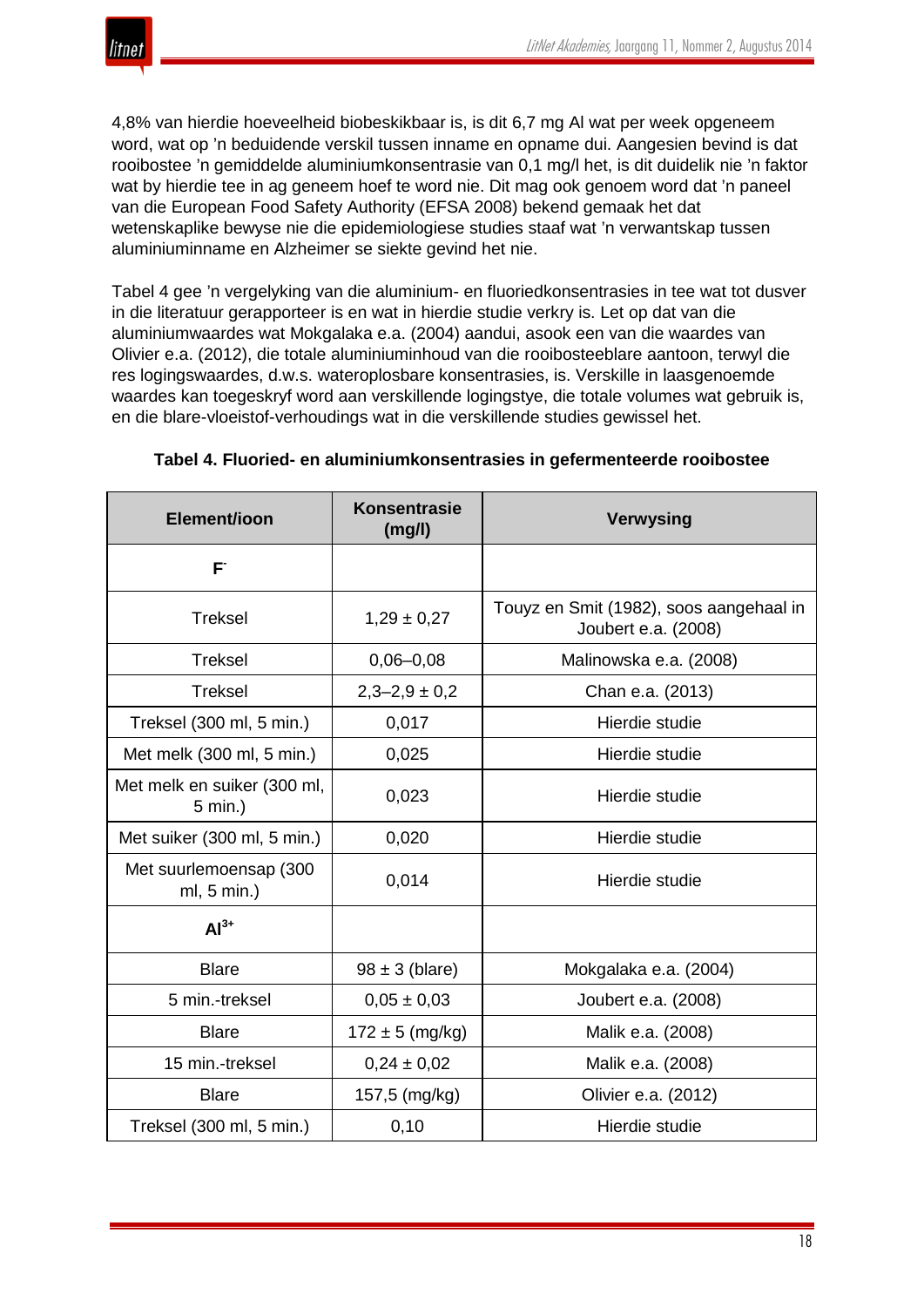

#### **5. Gevolgtrekkings**

Die fluoriedkonsentrasies van swart- en groentees is twee ordegroottes hoër as dié van enige van die kruietees. Rooibostee se fluoriedkonsentrasie is die laagste van alle tees wat ondersoek is, en stem ooreen met soortgelyke waardes wat vantevore deur Malinowska en medewerkers (2008) gepubliseer is. Dieselfde tendens is waargeneem ten opsigte van die aluminiumkonsentrasie van swart- en groentees in vergelyking met dié van rooibostee. Byvoegings (te wete melk, suiker en suurlemoensap) het geen beduidende verskil gemaak aan die fluoried- of aluminiumkonsentrasies van enige van die tipes tee wat ondersoek is nie. Dit blyk dus duidelik uit hierdie studie dat rooibostee nie net uit die oogpunt van sy unieke organiese komponente heelwat gesondheidsvoordele inhou nie, maar dat die anorganiese spoorelemente wat in beduidende konsentrasies in sommige swart- en groentees teenwoordig is, weglaatbaar klein is in die geval van rooibostee. Hierdie studie is dus 'n verdere bevestiging van die uiters voordelige gesondheidseienskappe van Suid-Afrikaanse rooibostee. In terme van die swart- en groentees moet hierdie data geïnterpreteer word met die totale aluminium- en fluoriedinname in gedagte, wat vanaf verskeie bronne in die daaglikse dieet afkomstig kan wees.

# **Bibliografie**

Bliss, R.M. 2003. Brewing up the latest tea research. *Agricultural Research*, 51(9):10.

Cao, J., S.F. Luo, J.W. Liu en Y. Li. 2004. Safety evaluation on fluoride content in black tea. *Food Chemistry*, 88:233–6.

Cao, J., Y. Zhao, J.W. Liu, X.S. Bai, D.Y. Zhou en S.L. Fang. 1995. Research on fluorosis caused by drinking brick tea in Sichuan Province. *Chinese Journal of Tea Science*, 17:35–8.

Chan, L., A. Mehra, S. Saikat en P. Lynch. 2013. Human exposure assessment of fluoride from tea (*Camellia sinensis L.*): A UK based issue? *Food Research International* 51:564–70.

Chung, F.L., J. Schwartz, C.R. Herzog en Y.M. Yang. 2003. Tea and cancer prevention: Studies in animals and humans. *The Journal of Nutrition*, 133:3268S–3274S.

DAAF. 2012. A profile of the South African rooibos tea market value chain (2012).www.nda.agric.za/docs/AMCP/ROOIBOS2012.pdf. 2012 (18 Maart 2014 geraadpleeg).

Drüeke, T.B. en K.U. Eckardt. 2002. Role of secondary hyperparathyroidism in erythropoietin resistance of chronic renal failure patients. *Nephrology, Dialysis Transplantation*,17, Supplement 5:28–31.

EFSA. 2008. http://www.efsa.europa.eu/en/press/news/afc080715.htm (soos op Desember 2013).

#### EUSCF.

2010. http://ec.europa.eu/health/scientific\_committees/opinions\_layman/fluoridation/en (soos op Desember 2013).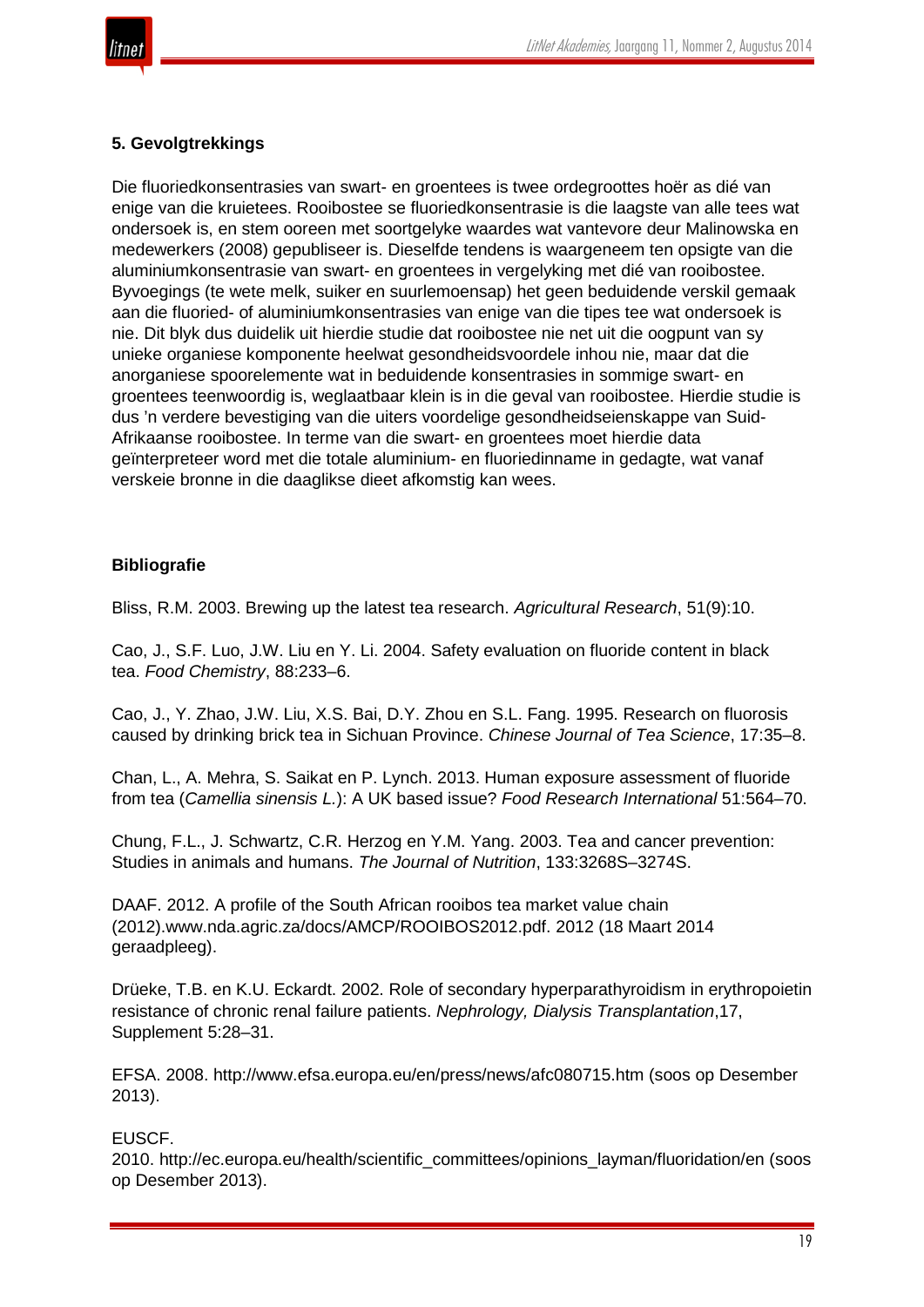

Exley, C. en J. Korchazhkina. 2001. Promotion of formation of amyloid fibrils by aluminium adenosine triphosphate (AlATP). *Journal of Inorganic Biochemistry*, 84(3–4):215–24.

Featherstone, J.D.B. 1999. Prevention and reversal of dental caries: role of low level fluoride. *Community Dental and Oral Epidemiology*, 27:31–40.

Fernández, P.L., F. Pablos, M.J. Martín en A.G. González. 2002. Multielement analysis of tea beverages by inductively coupled plasma atomic emission spectrometry. *Food Chemistry*, 76:483–9.

Flaten, T.P. 2002. Aluminium in tea – concentrations, speciation and bioavailability. *Coordination Chemistry Reviews*, 228(2):385–95.

Fung, K.F., Z.Q. Zhang, J.W.C. Wong en M.H. Wong. 1999. Fluoride contents in tea and soil from tea plantations and the release of fluoride into tea liquor during infusion. *Environmental Pollution*, 104:197–205.

Gulati, P., V. Singh, M.K. Gupta, V. Vaidya, S. Dass en S. Prakash. 1992. Studies on the leaching of fluoride in tea infusions. *Science of the Total Environment*,138:213–21.

Institute of Medicine (IOM). 1997. *Dietary Reference Intakes for Calcium, Phosphorous, Magnesium, Vitamin D and Fluoride.* Food and Nutrition Board, National Academy of Sciences. Washington DC: National Academy Press.

Jalbani, N., T.G. Kazi, B.M. Arain, M.K. Jamali en H.I. Afridi. 2007. Evaluation of total contents of Al, As, Ca, Cd, Fe, K, Mg, Ni, Pb, Zn and their fractions leached to the infusions of different tea samples. A multivariate study.*Chemical Speciation and Bioavailability*, 19(4):163–73.

Janiszewska, J. en M. Balcerzak. 2013. Analytical Problems with the Evaluation of Human Exposure to Fluorides from Tea Products. *Food Analytical Methods*, 6:1090–8.

Jiang, H.-Y., T. Shii, Y. Matsuo, T. Tanaka, Z.-H. Jiang en I. Kouno. 2011. A new catechin oxidation product and polymeric polyphenols of post-fermented tea. *Food Chemistry*, 129(3):830–6.

Joshi, S., T. Hlaing, G.M. Whitford en J.E. Compston. 2011. Skeletal fluorosis due to excessive tea and toothpaste consumption. *Osteoporosis International*, 22:2257–60.

Joubert, E. en D. de Beer. 2011. Rooibos (*Aspalathus linearis*) beyond the farm gate: From herbal tea to potential phytopharmaceutical. *South African Journal of Botany*, 77:869–86.

Joubert, E., W.C.A. Gelderblom, A. Louw en D. de Beer. 2008. South African herbal teas: *Aspalathus linearis*,*Cyclopia spp*. and *Athrixia phylicoides* – a review. *Journal of Ethnopharmacology*, 119:376–412.

Joshi, S., T. Hlaing, G.M. Whitford en J.E. Compston. 2011. Skeletal fluorosis due to excessive tea and toothpaste consumption. *Osteoporosis International*, 22:2557–60. DOI 10.1007/s00198-010-1428-6.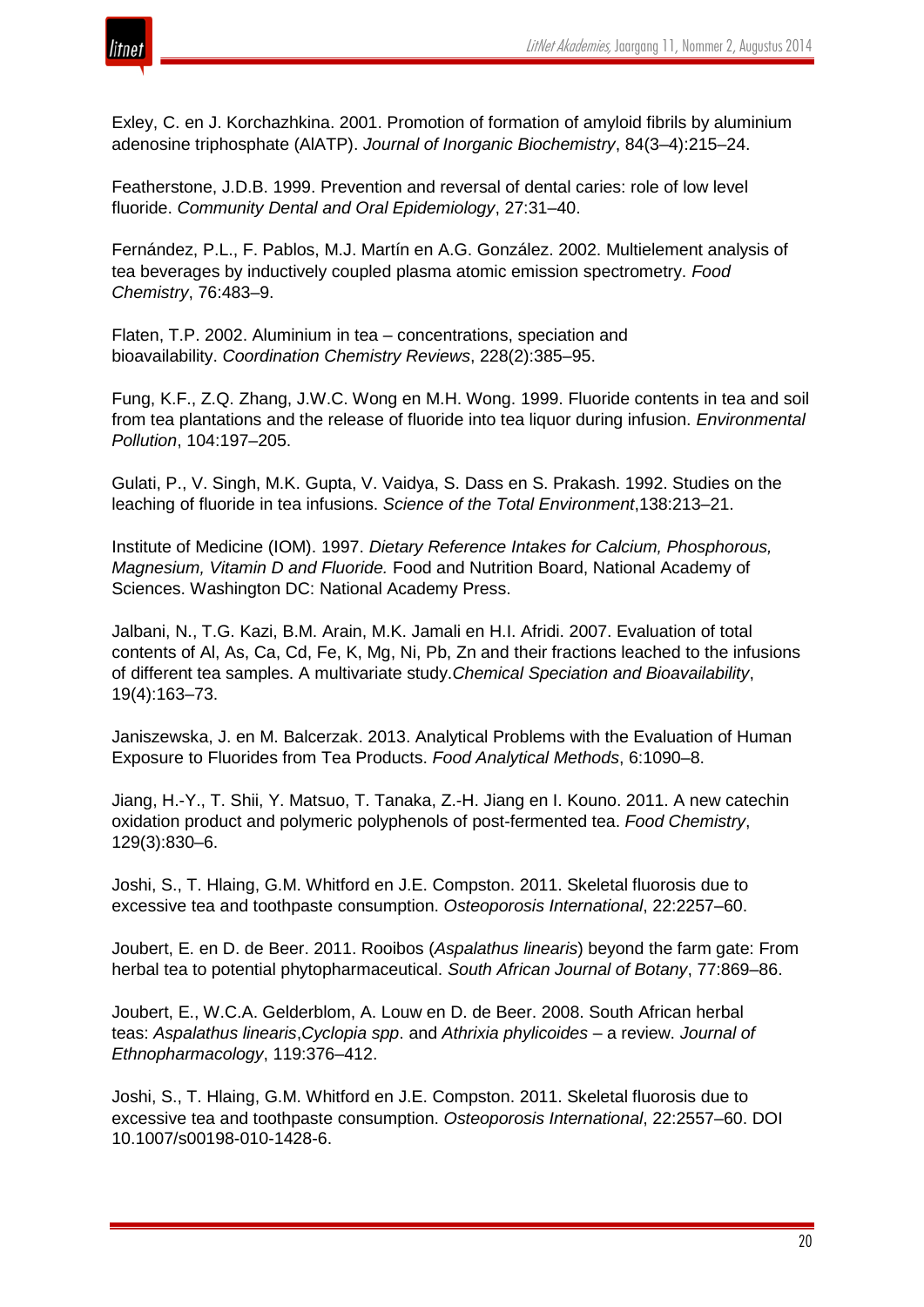

Karak, T. en R.M. Bhagat. 2010. Trace elements in tea leaves, made tea and tea infusion: A review. *Food Research International*, 43:2234–52.

Koblar, A., G. Tavcar en M. Ponikvar-Svet. 2012. Fluoride in teas of different types and forms and the exposure of humans to fluoride with tea and diet. *Food Chemistry*, 130:286– 90.

Koch, K.R., M.A. Pougnet, S. de Villiers en F. Monteagudo. 1988. Increased urinary excretion of Al after drinking tea.*Nature*, 333(6169):122.

Konishi, S., S. Miyammoto en T. Taki. 1985. Stimulatory effects of aluminium on tea plants grown under low and high phosphorous supply. *Soil Science and Plant Nutrition (Tokyo)*, 31(2):361–8.

Malik, J., J. Szakova, O. Drábek, J. Balik en L. Kokoska. 2008. Determination of certain micro and macroelements in plant stimulants and their infusions. *Food Chemistry*, 11:520–5.

Malinowska, E., I. Inkielewicz, W. Czarnowski en P. Szefer. 2008. Assessment of fluoride concentration and daily intake by humans from tea and herbal infusions. *Food and Chemical Toxicology*, 46:1055–61.

Matsumoto, H., E. Hirasawa, S. Morimura en E. Takahashi. 1976. Localisation of aluminium in tea leaves. *Plant and Cell Physiology*, 17(2):627–31.

McLachlan, D.R.C. 1995. Aluminium and the risk for Alzheimer's disease. *Environmetrics*, 6:233–75.

Mehra, A. en C.L. Baker. 2007. Leaching and bioavailability of aluminium, copper and manganese from tea (*Camellia sinensis*). *Food Chemistry*, 100:1456–63.

Mokgalaka, N.S., R.I. McCrindle en B.M. Botha. 2004. Multi-element analysis of tea leaves by inductively coupled plasma emission spectroscopy using slurry nebulisation. *Journal of Analytical Atomic Spectroscopy*, 19:1375–8.

Olivier, J., E.A. Symington, C.Z. Jonker, I.T. Ramphedi en T.S. van Eeden. 2012. Comparison of the mineral composition of leaves and infusions of traditional and herbal teas. *South African Journal of Science*, 108(1/2):1–7.

Pehrsson, P.R., K.Y. Patterson en C.R. Perry. 2010. The fluoride content of select brewed and microwave-brewed black teas in the United States. *Journal of Food Composition and Analysis*, 24:971–5.

Powell, J.J., S.M. Greenfield, H.G. Parkes, J.K. Nicholson en R.P.H. Thompson. 1993. Gastro-intestinal availability of aluminium from tea. *Food Chemistry and Toxicology*, 31(6):449–54.

Quock, R.L., J.X. Gao en J.T. Chan. 2012. Tea fluoride concentration and the pediatric patient. *Food Chemistry*, 130:615–7.